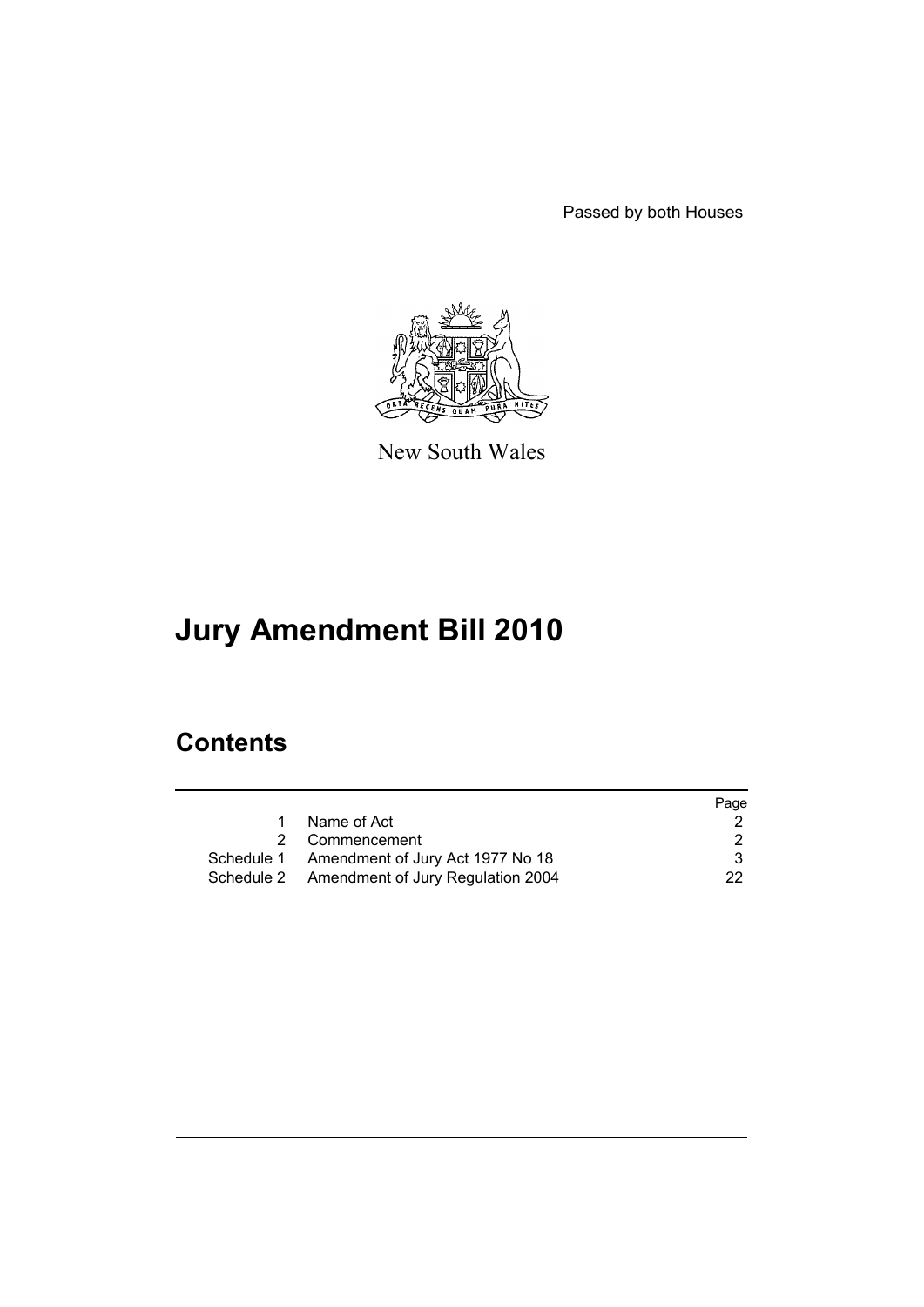*I certify that this public bill, which originated in the Legislative Assembly, has finally passed the Legislative Council and the Legislative Assembly of New South Wales.*

> *Clerk of the Legislative Assembly. Legislative Assembly, Sydney, , 2010*



New South Wales

# **Jury Amendment Bill 2010**

Act No , 2010

An Act to amend the *Jury Act 1977* in relation to the eligibility and selection of jurors; and for other purposes.

*I have examined this bill and find it to correspond in all respects with the bill as finally passed by both Houses.*

*Assistant Speaker of the Legislative Assembly.*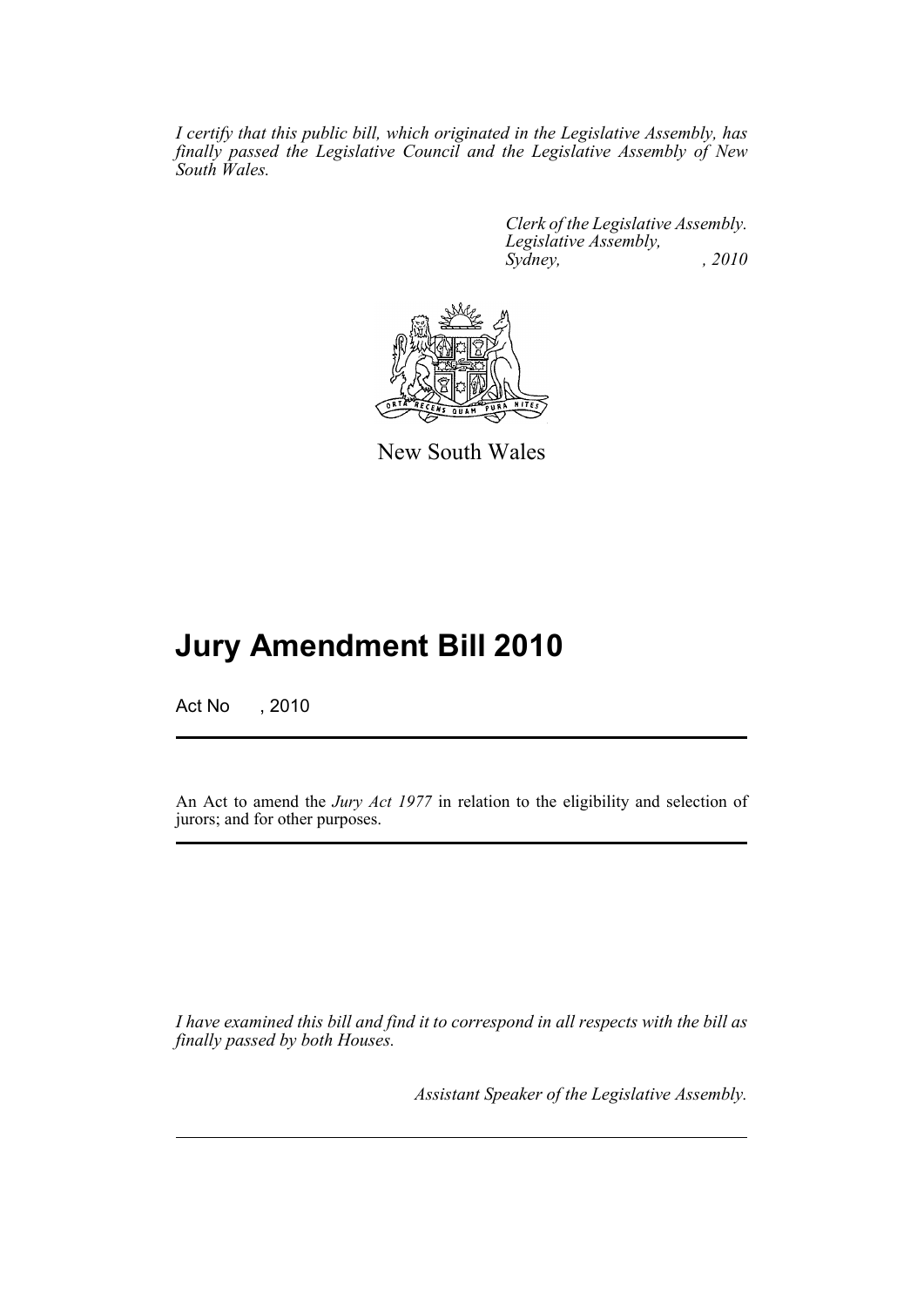Clause 1 Jury Amendment Bill 2010

### <span id="page-2-0"></span>**The Legislature of New South Wales enacts:**

### **1 Name of Act**

This Act is the *Jury Amendment Act 2010*.

### <span id="page-2-1"></span>**2 Commencement**

This Act commences on a day or days to be appointed by proclamation.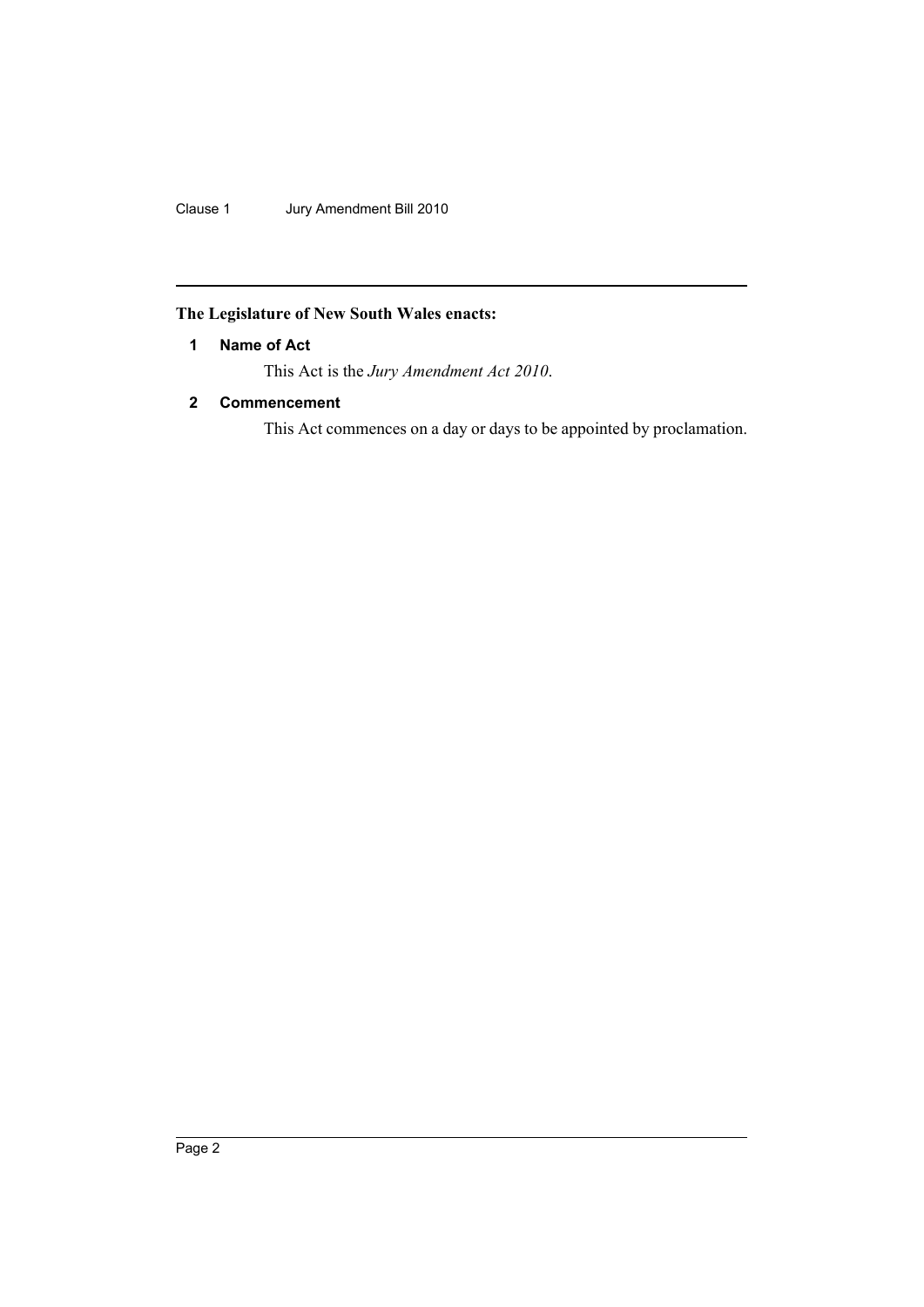Amendment of Jury Act 1977 No 18 Schedule 1

## <span id="page-3-0"></span>**Schedule 1 Amendment of Jury Act 1977 No 18**

#### **[1] Part 2**

Omit the Part. Insert instead:

# **Part 2 Qualifications and liability for jury service**

#### **5 Persons qualified and liable to serve as jurors**

Subject to this Act, every person who is enrolled as an elector for the Legislative Assembly of New South Wales pursuant to the *Parliamentary Electorates and Elections Act 1912* is qualified and liable to serve as a juror.

#### **6 Persons excluded from jury service**

A person is not qualified or liable to serve as a juror during any period that the person is excluded from jury service by Schedule 1.

#### **7 Persons entitled to be exempted from serving as jurors**

A person referred to in Schedule 2 is entitled as of right to be exempted from serving as a juror if that person claims exemption in accordance with this Act.

**Note.** Section 14 deals with the making of claims for exemptions under Schedule 2 and provides for the granting of other exemptions from jury service.

#### **8 Amendment of Schedule 1 or 2**

The regulations may amend Schedule 1 or 2 by adding any matter to, deleting any matter from or altering any matter in the Schedule.

#### **[2] Section 12 Random selection of prospective jurors**

Omit section 12 (3). Insert instead:

(3) The estimate is to allow for persons who are excluded from jury service and for persons who will duly claim exemption from jury service.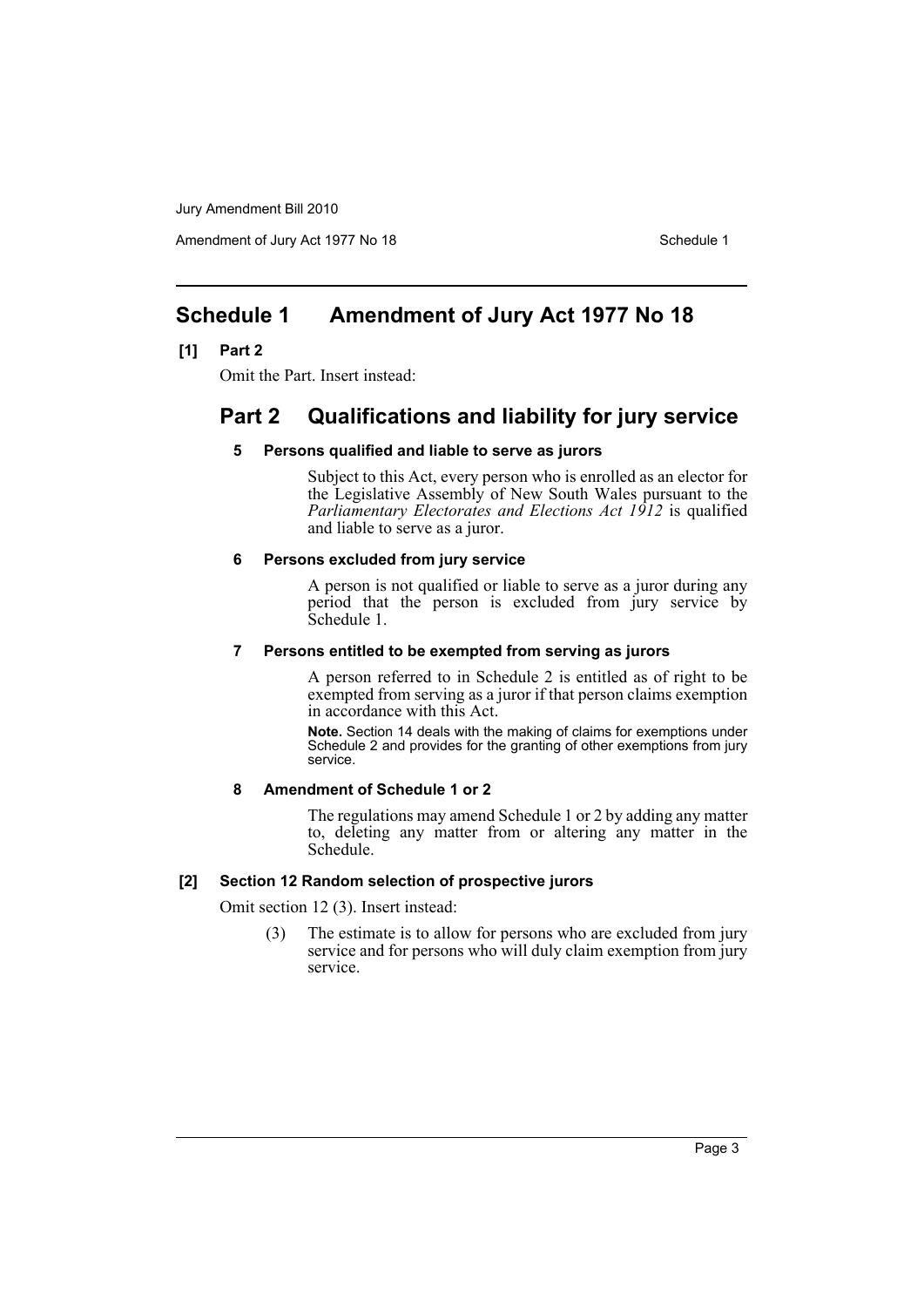Schedule 1 Amendment of Jury Act 1977 No 18

#### **[3] Sections 13–15**

Omit the sections. Insert instead:

#### **13 Persons included on supplementary jury roll to be notified**

- (1) The sheriff must send to each person whose name is included on a supplementary jury roll for a district, and who does not appear to the sheriff to be excluded or exempt from jury service, a notice:
	- (a) informing the person that it is proposed to include the person on the jury roll, and
	- (b) describing the classes of persons who are excluded from jury service by Schedule  $\hat{1}$  and who are entitled as of right to be exempted from jury service under Schedule 2, and
	- (c) informing the person that a claim for permanent exemption may be made on the grounds referred to in section  $14(2)$ or a claim for exemption on showing good cause may be made under section 14 (3), and
	- (d) containing a questionnaire that is required to be completed by the person if:
		- (i) the person is excluded from jury service or claims exemption from jury service, or
		- (ii) the particulars of the person appearing on the questionnaire have changed, or
		- (iii) the person is otherwise required by the sheriff in the notice to complete the questionnaire, and
	- (e) requiring the person, if required to complete the questionnaire, to complete it and return it to the sheriff, within the time specified in the notice.
- (2) Without limiting the matters that may be included in any such questionnaire, it may include questions as to whether the person has a physical disability that would require some form of assistance or aid to be rendered to the person to enable the person to discharge the duties of a juror.

#### **14 Claims for exclusion or exemption from jury service made to sheriff**

- (1) A person may claim to be excluded from jury service by Schedule 1 or exempted from jury service as of right under Schedule 2.
- (2) A person may request the sheriff to exempt him or her permanently from jury service because the person suffers from a permanent mental or physical impairment that results in jury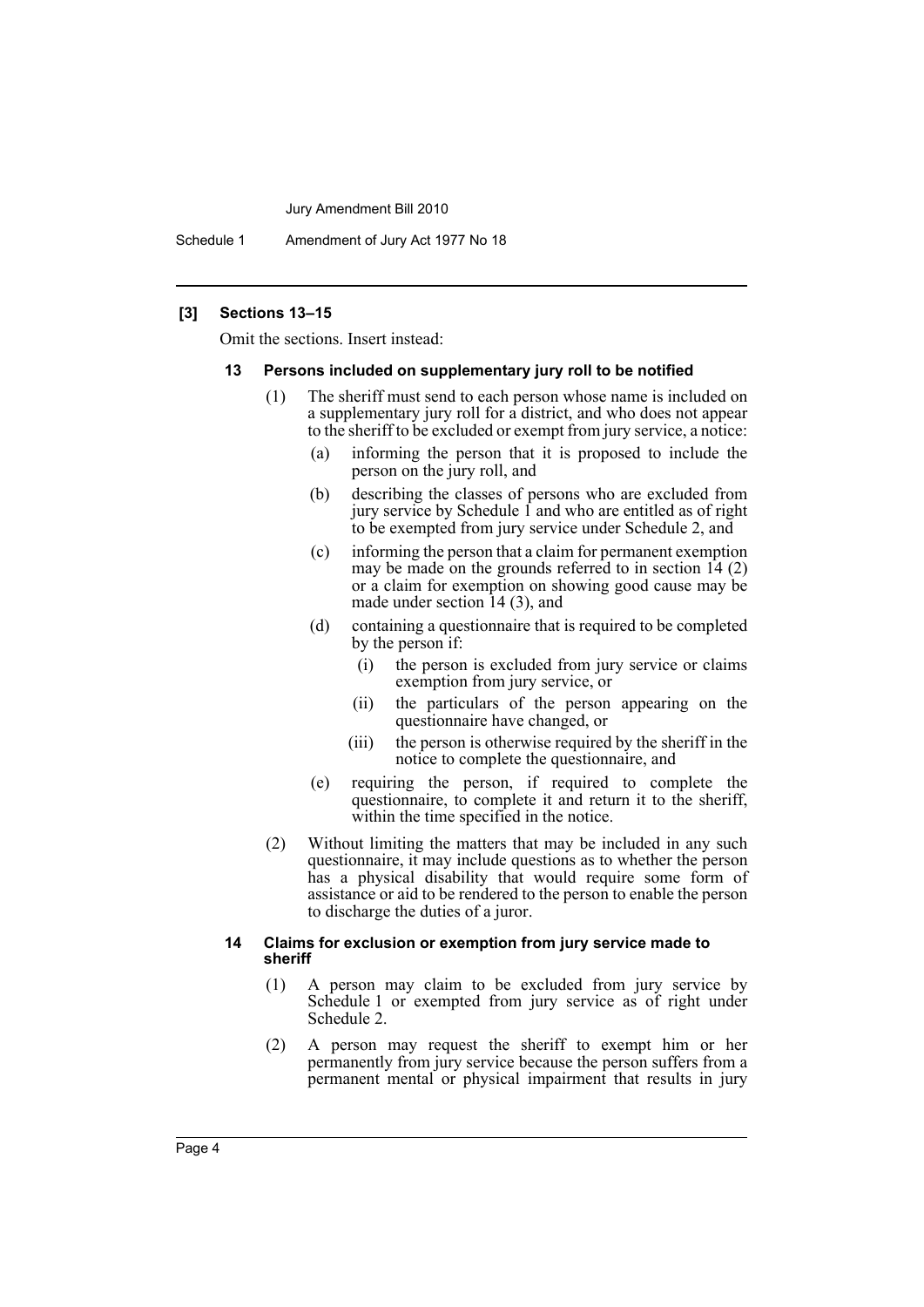Amendment of Jury Act 1977 No 18 Schedule 1

service being incompatible with the person's good health or that otherwise renders the person unable to perform jury service.

(3) A person may request the sheriff to exempt him or her from jury service for the whole or part of any period during which the person may be summoned for jury service by showing good cause for the exemption.

**Note.** Section 14A generally defines what constitutes good cause for the purposes of an exemption.

- (4) The sheriff may exempt a person from jury service whether or not on the request of the person if the sheriff is of the opinion that there is good cause for the exemption.
- (5) A claim or request to be excluded or exempted from jury service may be made:
	- (a) in response to a notice sent to the person under section 13, or
	- (b) by application made in writing to the sheriff and in a form approved by the sheriff.
- (6) A person who has been summoned to attend at a trial or coronial inquest may not be excluded or exempted from jury service under this section after the commencement of the trial or inquest. **Note.** Section 38 enables a person summoned to attend at a court or coronial inquest to be excused from attending by the court or coroner concerned.
- (7) If a person claims or requests to be excluded or exempted from jury service in accordance with this section and the sheriff determines that the person is not excluded or exempted, the sheriff must notify the person in writing of the sheriff's determination and of the person's right to appeal to the Local Court against the determination.

#### **14A What constitutes good cause for the purposes of an exemption from jury service**

For the purposes of this Act, a person has good cause to be exempted or excused from jury service if:

- (a) jury service would cause undue hardship or serious inconvenience to the person, the person's family or the public, or
- (b) some disability associated with that person would render him or her, without reasonable accommodation, unsuitable for or incapable of effectively serving as a juror, or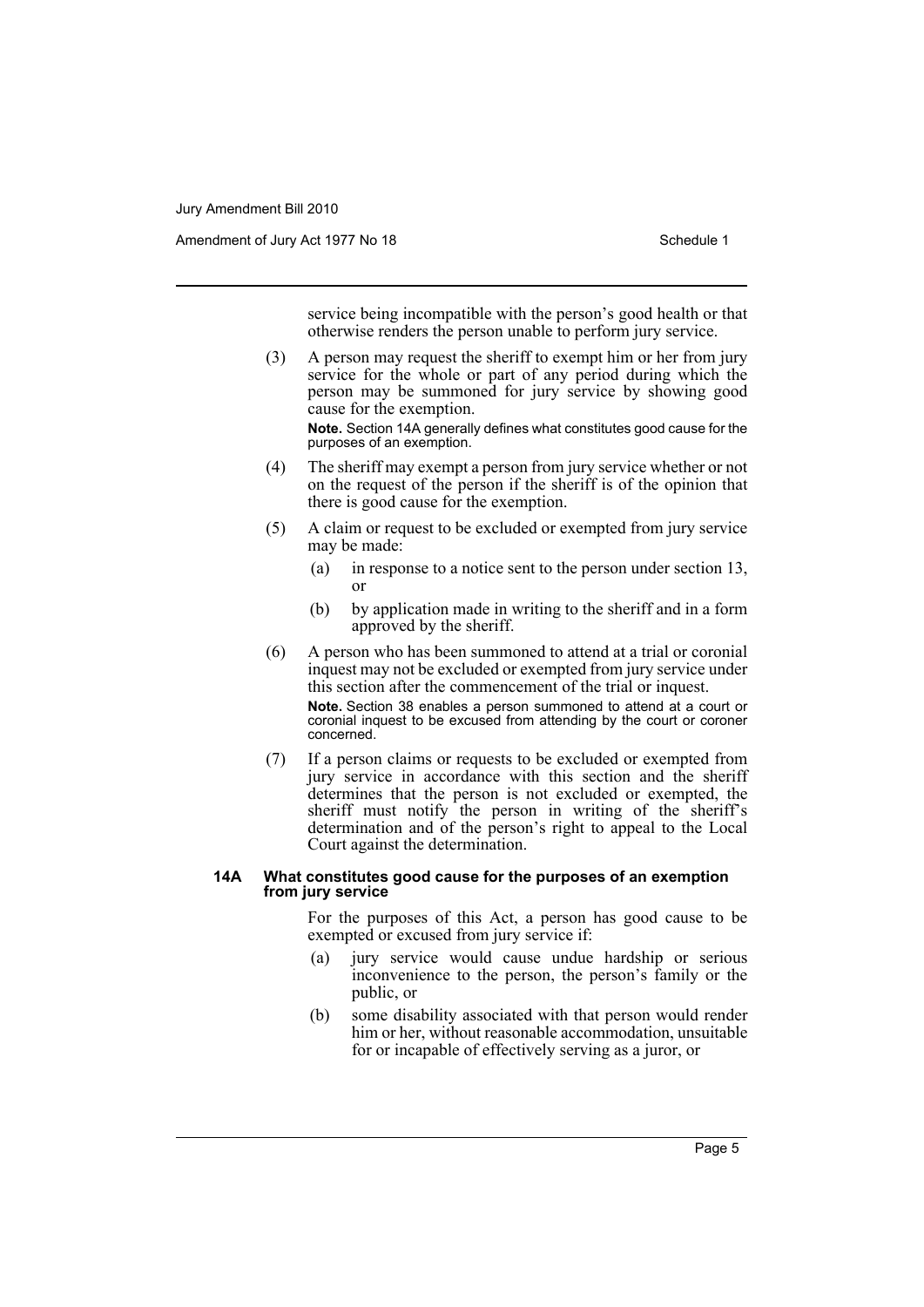Schedule 1 Amendment of Jury Act 1977 No 18

- (c) a conflict of interest or some other knowledge, acquaintance or friendship exists that may result in the perception of a lack of impartiality in the juror, or
- (d) there is some other reason that would affect the person's ability to perform the functions of a juror.

#### **14B Deferral of jury service**

- (1) A person who is required by summons to attend for jury service may apply in writing to the sheriff for deferral of jury service to a later time within the period during which the person may be summoned to attend for jury service.
- (2) On receiving the application, the sheriff may defer the person's jury service to a later time within that period.
- (3) If the sheriff decides to refuse the application, the sheriff must inform the applicant in writing of the decision.
- (4) The sheriff may not defer the jury service of a person who has been summoned to attend at a trial or coronial inquest if the trial or inquest has commenced.

#### **14C Sheriff may require information and verification of information**

- (1) The sheriff may require a person who claims or requests to be excluded or exempted from jury service, or applies for deferral of jury service, to provide evidence to the satisfaction of the sheriff to support the claim, request or application.
- (2) The sheriff may require any of the following information to be verified by statutory declaration:
	- (a) information given in a questionnaire under section 13,
	- (b) information provided to the sheriff for the purpose of determining whether or not a person is excluded or is to be exempted from jury service,
	- (c) information provided to the sheriff for the purpose of determining whether or not a person's jury service should be deferred.
- (3) Proceedings may be taken for an offence against this Act or the *Oaths Act 1900* for providing false or misleading information to the sheriff that is required to be verified by statutory declaration. However, a person is not liable to be convicted of an offence under both Acts in relation to the provision of the same information.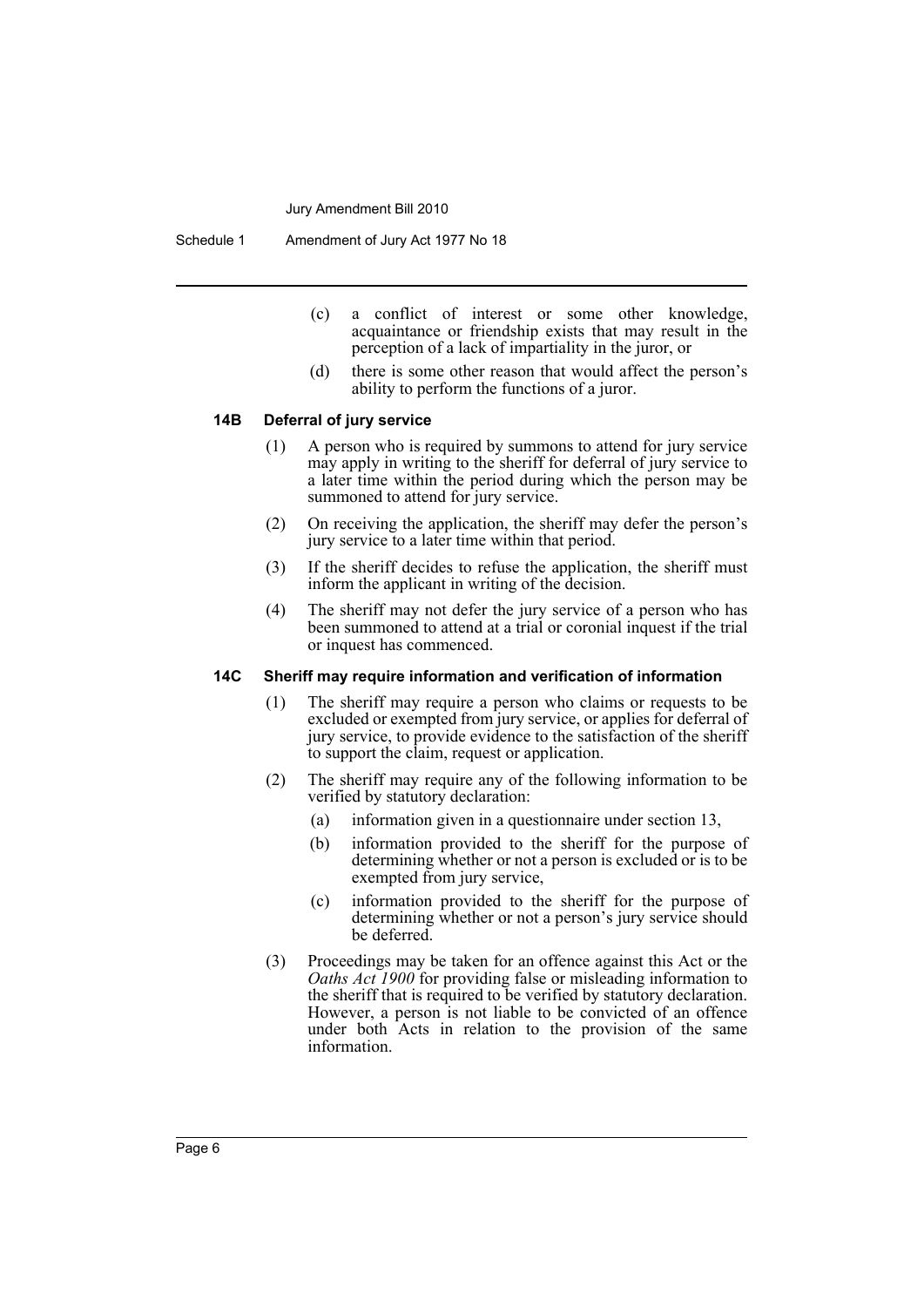Amendment of Jury Act 1977 No 18 Schedule 1

#### **14D Sheriff to amend supplementary jury roll and jury roll to delete persons excluded or exempt from jury service**

The sheriff is to amend a supplementary jury roll or jury roll:

- (a) by deleting the name and particulars of a person if:
	- (i) the sheriff determines that the person is excluded from jury service, or
	- (ii) the person has claimed exemption in accordance with this Act and has been exempted from jury service for the whole of the period during which the person may otherwise be summoned to attend for jury service, or
	- (iii) the person is dead or no longer resides in the jury district to which the roll relates, or
- (b) to indicate that a person on the roll has been exempted from jury service for part of the period during which the person may be summoned to attend for jury service, or
- (c) to indicate that the jury service of a person on the roll has been deferred to a specified date in the period during which the person may be summoned to attend for jury service, or
- (d) to correct the particulars relating to any person on the roll.

#### **15 Appeal against being included on jury roll or being summoned from supplementary jury roll**

- (1) A person aggrieved by a determination of the sheriff notified to the person under section 14 may appeal to the Local Court by lodging a notice of appeal with the registrar of that court within 21 days after being so notified.
- (2) However, if the person is summoned to attend for jury service on a day occurring before those 21 days have expired and before the notice of appeal is lodged, the appeal is instead to be made (as specified in a notice attached to the summons):
	- (a) to the judge or coroner having the conduct of the trial or coronial inquest concerned, or
	- (b) to such other judge or coroner, or to such associate Judge, magistrate or registrar of a court, as may be specified in the notice.
- (3) The court or person to whom an appeal is made under this section must hear and determine the appeal.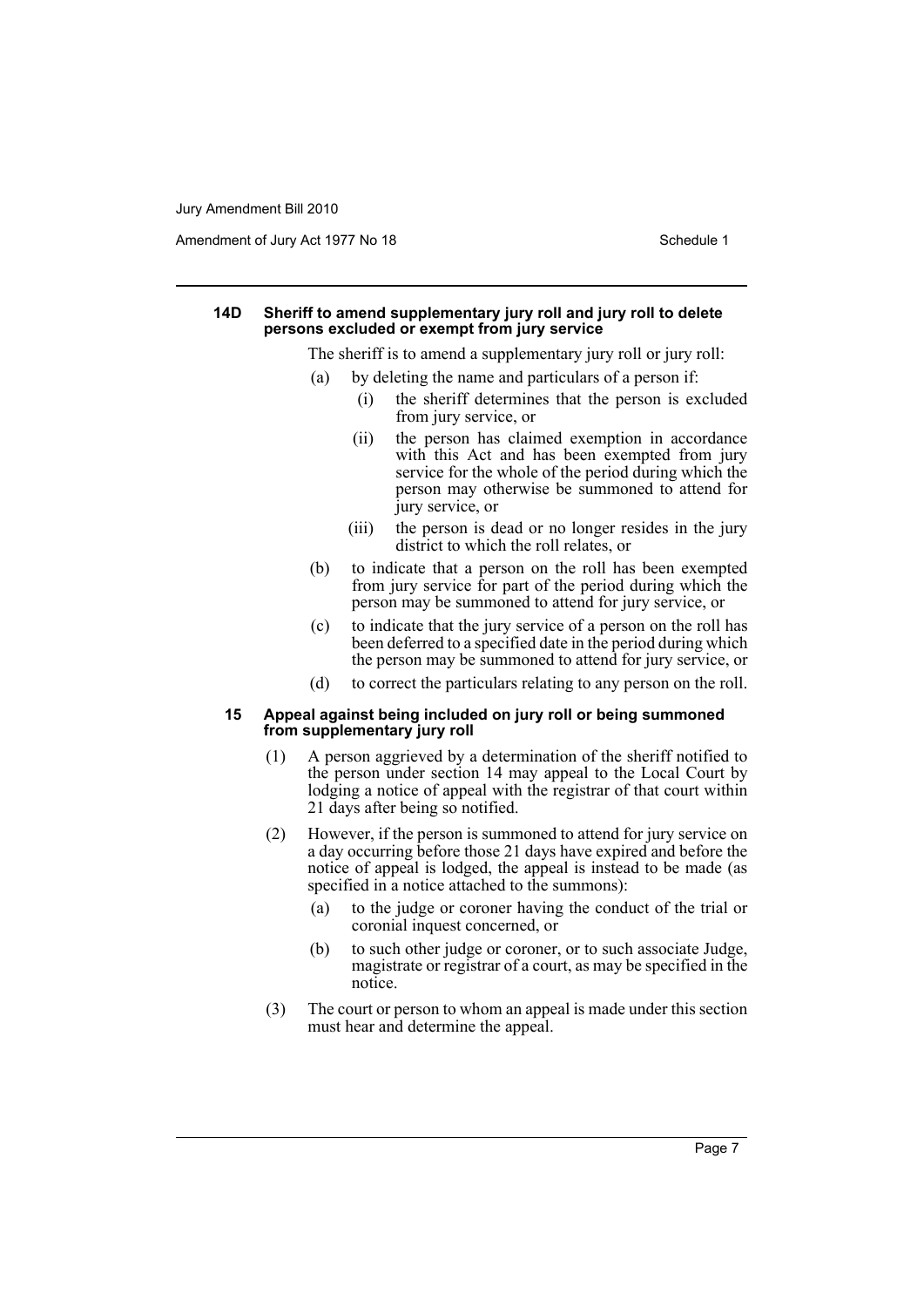Schedule 1 Amendment of Jury Act 1977 No 18

- (4) The court or person to whom the appeal is made must allow the appeal and order the sheriff to amend the jury roll or supplementary jury roll appropriately if satisfied that the appellant:
	- (a) is excluded from jury service, or
	- (b) is entitled as of right to be exempted from jury service under Schedule 2 and has duly claimed exemption, or
	- (c) should be exempted from jury service on a ground referred to in section  $14(2)$  or  $(3)$ .
- (5) If the court or person to whom the appeal is made is satisfied that the appellant, having been summoned for jury service, has good cause to be excused from attending at the relevant court or inquest, the court or person must excuse the appellant from attendance.
- (6) In any case not covered by subsection (4) or (5), the court or person to whom the appeal is made must disallow the appeal.
- (7) A decision under this section is final and conclusive and is to be given effect by the sheriff.
- (8) A person who has lodged an appeal under this section that has not been heard and determined is taken, for the purposes of section 38, to have good cause to be excused from attending at a court or coronial inquest in accordance with a summons.

#### **[4] Section 15A Periodic updating of jury roll**

Omit "section 14" from section 15A (1). Insert instead "section 14D".

**[5] Section 37 Certain persons and jurors not required to disclose identity**

Omit "section 38 (1) (b)" from section 37 (1). Insert instead "section 38 (1)".

#### **[6] Sections 18 and 18A**

Omit the sections.

#### **[7] Section 38 Person summoned for jury service may be excused at trial or inquest**

Omit section 38 (1)–(6). Insert instead:

(1) A court or coroner conducting a trial or a coronial inquest may excuse a person for good cause from attending in pursuance of a summons at any time on or after the day on which the person's attendance is required.

**Note.** Section 14A generally defines what constitutes good cause for the purposes of excusing a person from jury service.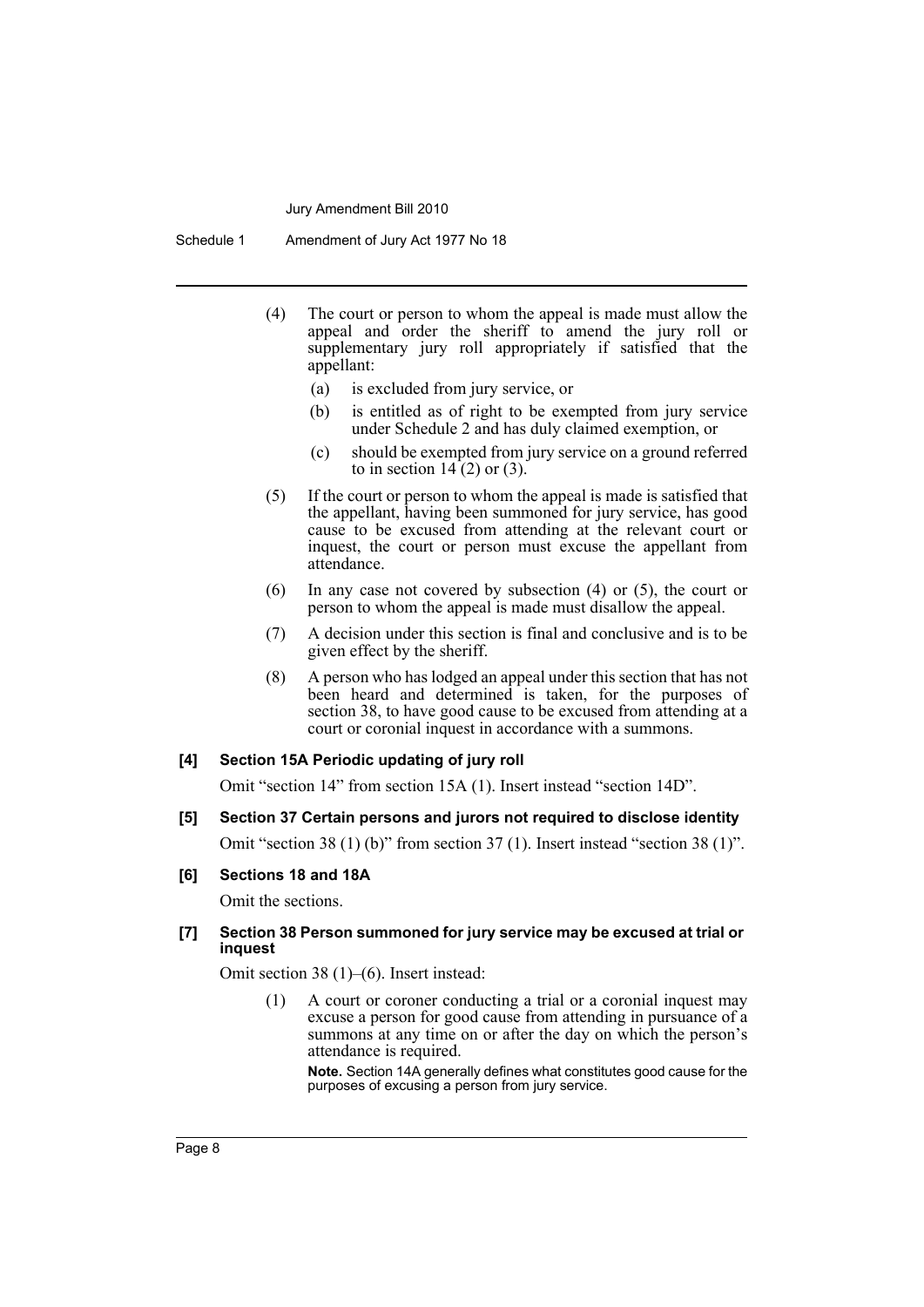- (2) A person may be excused under subsection (1):
	- (a) on the person's request or on the court's or coroner's own motion, and
	- (b) even if the sheriff has previously determined not to excuse the person for that cause.
- (3) A person who makes a request to be excused under subsection (1) may make the request in writing to the court or coroner if the circumstances of the request relate to the person's health or may cause embarrassment or distress if made public.
- (4) A person may be excused under subsection (1) for the whole or any part of the time that the person's attendance is required.
- (5) A court or coroner may require a person to make any request to be excused under subsection (1) on oath unless the request is made in writing in accordance with subsection (3).
- (6) If a person is excused under subsection (1) or by the sheriff in accordance with section 14 after the issue of the relevant summons, the panel and the card relating to that person are to be clearly marked accordingly and the card kept apart from the cards relating to other persons on that panel.

#### **[8] Section 48 Balloting for jury in criminal proceedings**

Omit "appear" where secondly occurring in section 48 (2) (b).

#### **[9] Section 53A Mandatory discharge of individual juror**

Omit section 53A (1). Insert instead:

- (1) The court or coroner must discharge a juror if, in the course of any trial or coronial inquest:
	- (a) it is found that the juror was mistakenly or irregularly empanelled, whether because the juror was excluded from jury service or was otherwise not returned and selected in accordance with this Act, or
	- (b) the juror has become excluded from jury service, or
	- (c) the juror has engaged in misconduct in relation to the trial or coronial inquest.

#### **[10] Section 53B Discretionary discharge of individual juror**

Omit section 53B (a) and the note to that paragraph. Insert instead:

(a) the juror (though able to discharge the duties of a juror) has, in the judge's or coroner's opinion, become so ill, infirm or incapacitated as to be likely to become unable to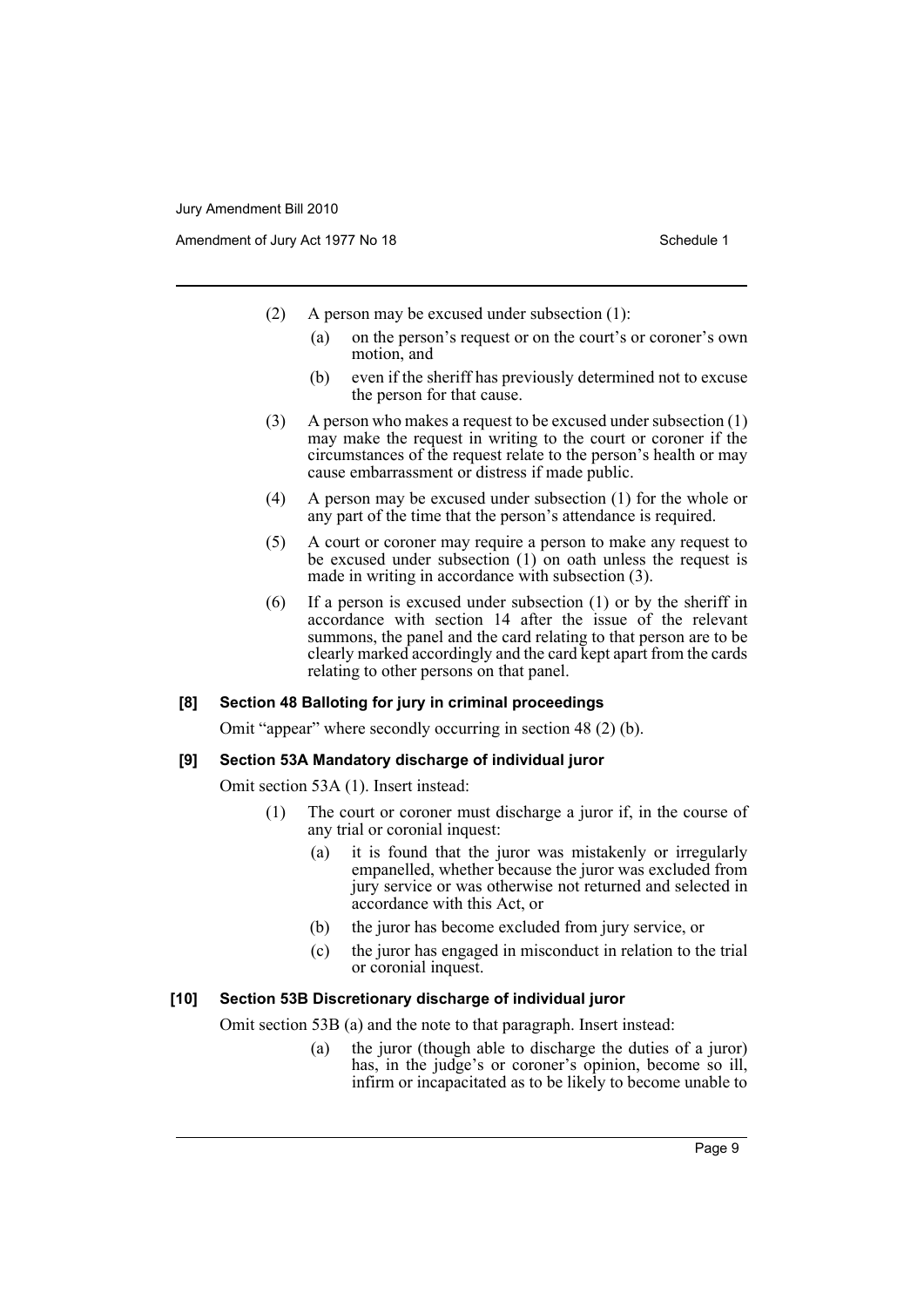Schedule 1 Amendment of Jury Act 1977 No 18

serve as a juror before the jury delivers their verdict or has become so ill as to be a health risk to other jurors or persons present at the trial or coronial inquest, or

#### **[11] Section 62**

Omit the section. Insert instead:

#### **62 Supply of false or misleading information to sheriff**

- (1) A person must not provide any information or produce any document to the sheriff that the person knows to be false or misleading in a material respect:
	- (a) when claiming to be excluded from jury service under Schedule 1 or to be entitled as of right to be exempted from jury service under Schedule 2, or
	- (b) when requesting an exemption from jury service under section 14, or
	- (c) when applying for deferral of jury service under section 14B, or
	- (d) when claiming otherwise that the person is not or will not be available for jury service, or
	- (e) in connection with a claim for payment under section 72.
- (2) A person must not cause or permit any representation the person knows to be false or misleading in a material respect to be made to the sheriff on the person's behalf, or on behalf of another person, for the purpose of evading jury service.

Maximum penalty: 50 penalty units.

#### **[12] Section 62A**

Omit the section. Insert instead:

### **62A Failure to inform sheriff of exclusion from jury service**

A person summoned to attend at a court or coronial inquest who knows that he or she is excluded from jury service must, before the day on which the person's attendance is required, inform the sheriff of that fact and the reason why the person is excluded from jury service.

Maximum penalty: 10 penalty units.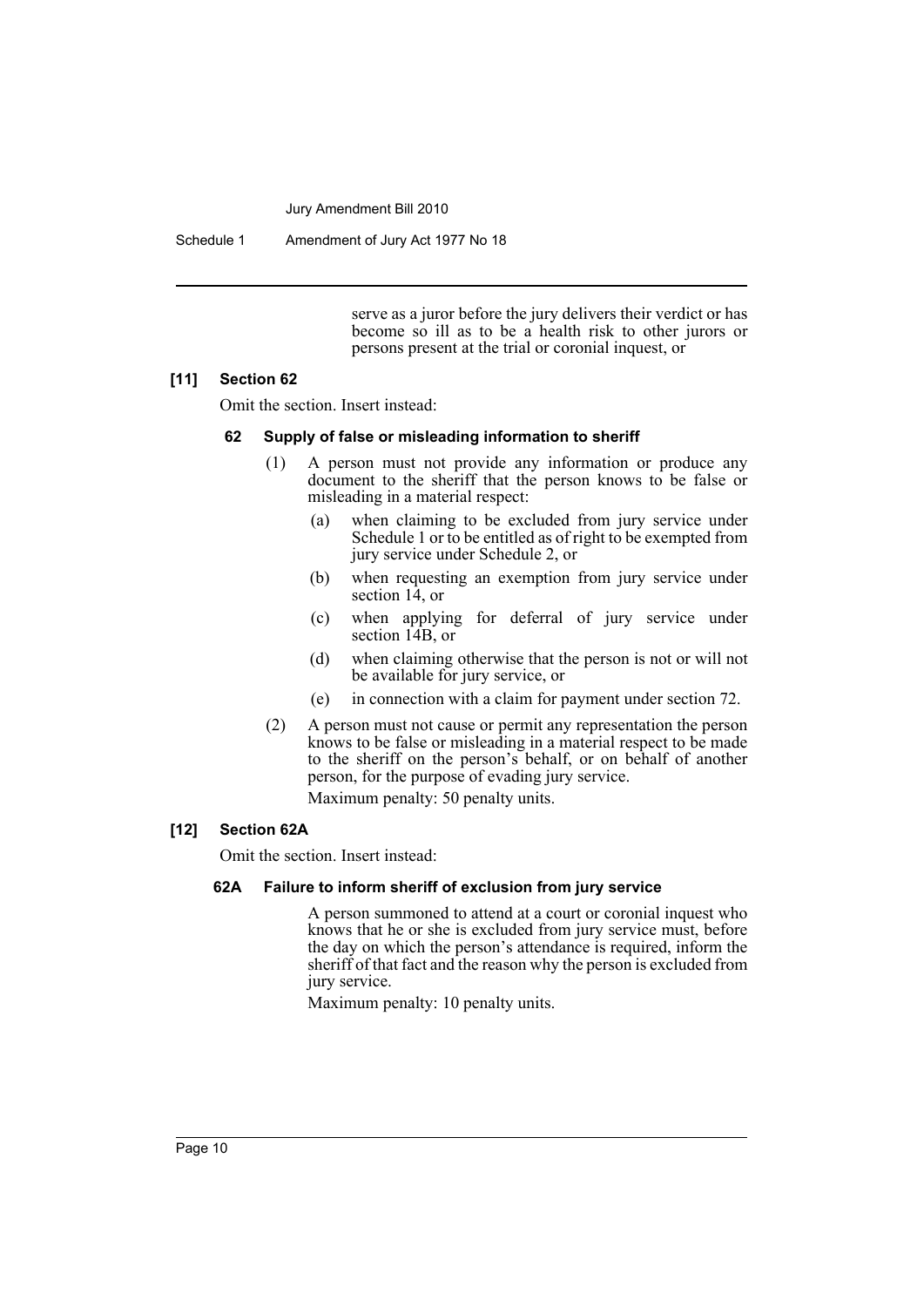Amendment of Jury Act 1977 No 18 Schedule 1

#### **[13] Section 69 Unlawful dismissal of or prejudice to employees summoned for jury service**

Omit "Penalty: 20 penalty units." wherever occurring in section 69 (1), (5) and (7).

#### **[14] Section 69 (10)**

Omit the subsection. Insert instead:

(10) In this section:

#### *employee* means:

- (a) a full-time employee, or
- (b) an employee who, as a regular casual employee (or partly as a regular casual employee and partly as a full-time or part-time employee), has worked with the employer for at least 12 months on an unbroken, regular and systematic basis (including any period of authorised leave or absence).

*employer* includes a person acting on behalf of the employer.

#### **[15] Section 69**

Insert at the end of the section:

Maximum penalty: 200 penalty units (in the case of a corporation) or 50 penalty units or imprisonment for 12 months, or both (in the case of an individual).

#### **[16] Section 69A**

Insert after section 69:

#### **69A Other offences relating to employment conditions of jurors**

- (1) An employer must not require an employee to use any leave to which the employee is entitled for the purpose of complying with a summons to serve as a juror.
- (2) Subsection (1) does not prevent an employee from requesting to use any leave to which he or she is entitled for the purpose of complying with a summons to serve as a juror, or an employer from granting any such request.
- (3) An employer must not require an employee:
	- (a) to carry out any work on any day on which the employee is serving as a juror, or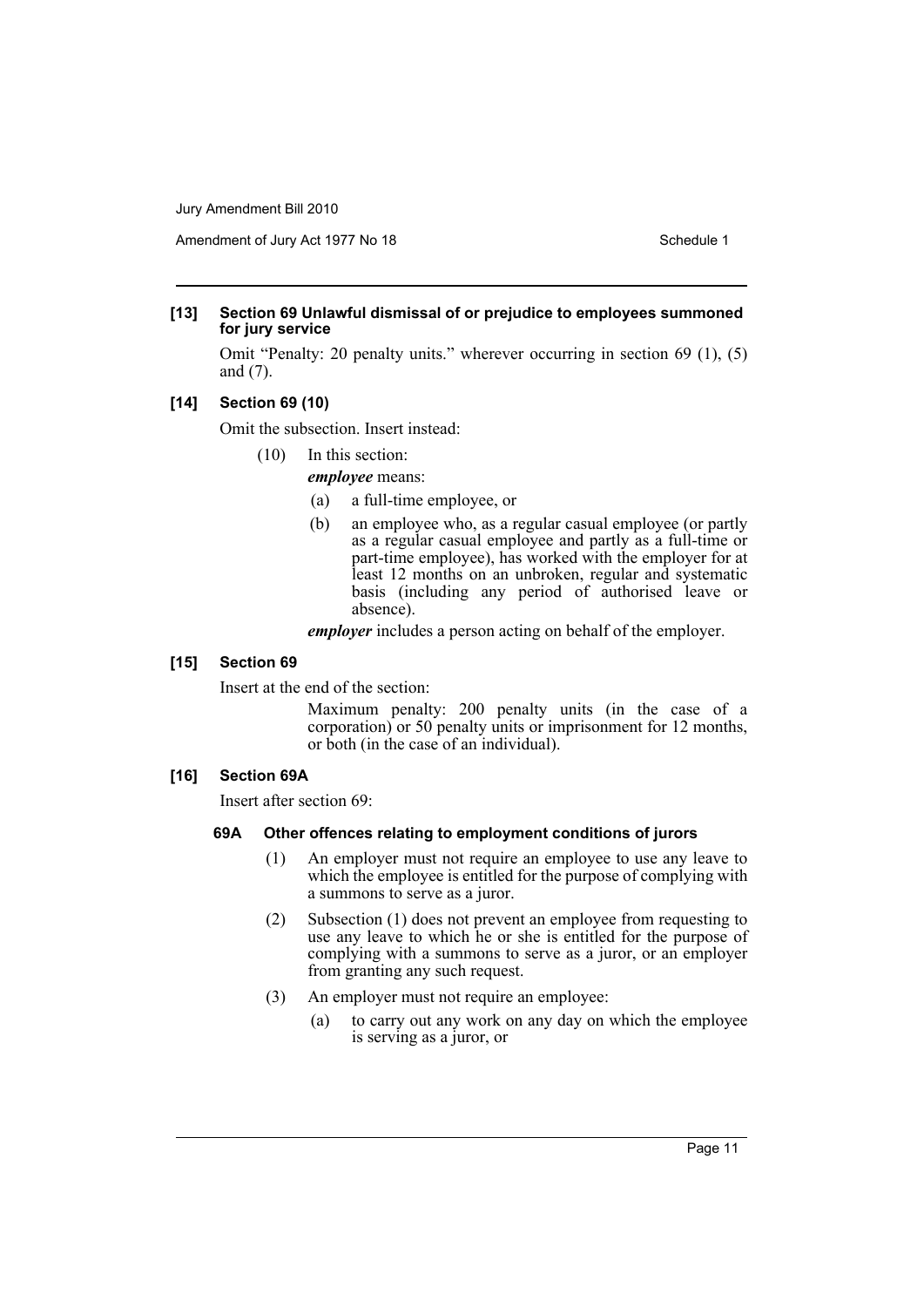Schedule 1 Amendment of Jury Act 1977 No 18

- (b) to undertake any additional hours of work to compensate for work time lost by the employee while serving as a juror.
- (4) Subsection (3) does not prevent an employer from requiring an employee who is empanelled as a juror to carry out work during normal working hours on any day if the jury of which the employee is a member is not required to attend at the relevant court or coronial inquest on that day.
- (5) In this section:

*employee* means:

- (a) a full-time employee, or
- (b) an employee who, as a regular casual employee (or partly as a regular casual employee and partly as a full-time or part-time employee), has worked with the employer for at least 12 months on an unbroken, regular and systematic basis (including any period of authorised leave or absence).

*employer* includes a person acting on behalf of the employer. *normal working hours* means the period between 9 am and 6 pm on any day that is not a Saturday, Sunday or public holiday. Maximum penalty: 20 penalty units.

#### **[17] Section 72 Payment for jury service**

Omit section 72 (1) and (1A). Insert instead:

- (1) Subject to the regulations, a person is entitled to be paid an amount determined in accordance with the regulations for attendance for jury service at a court or coronial inquest.
- (1A) However, a person is not so entitled if the person attends for jury service in accordance with the summons and then successfully applies to be excused from attending further for jury service.

#### **[18] Section 73 Verdict not invalidated in certain cases**

Omit "disqualified from serving, or was ineligible to serve, as a juror" from section 73  $(1)$  (a).

Insert instead "excluded from jury service".

#### **[19] Section 73 (1) (a1)**

Omit "disqualified from serving or ineligible to serve as a juror". Insert instead "excluded from jury service".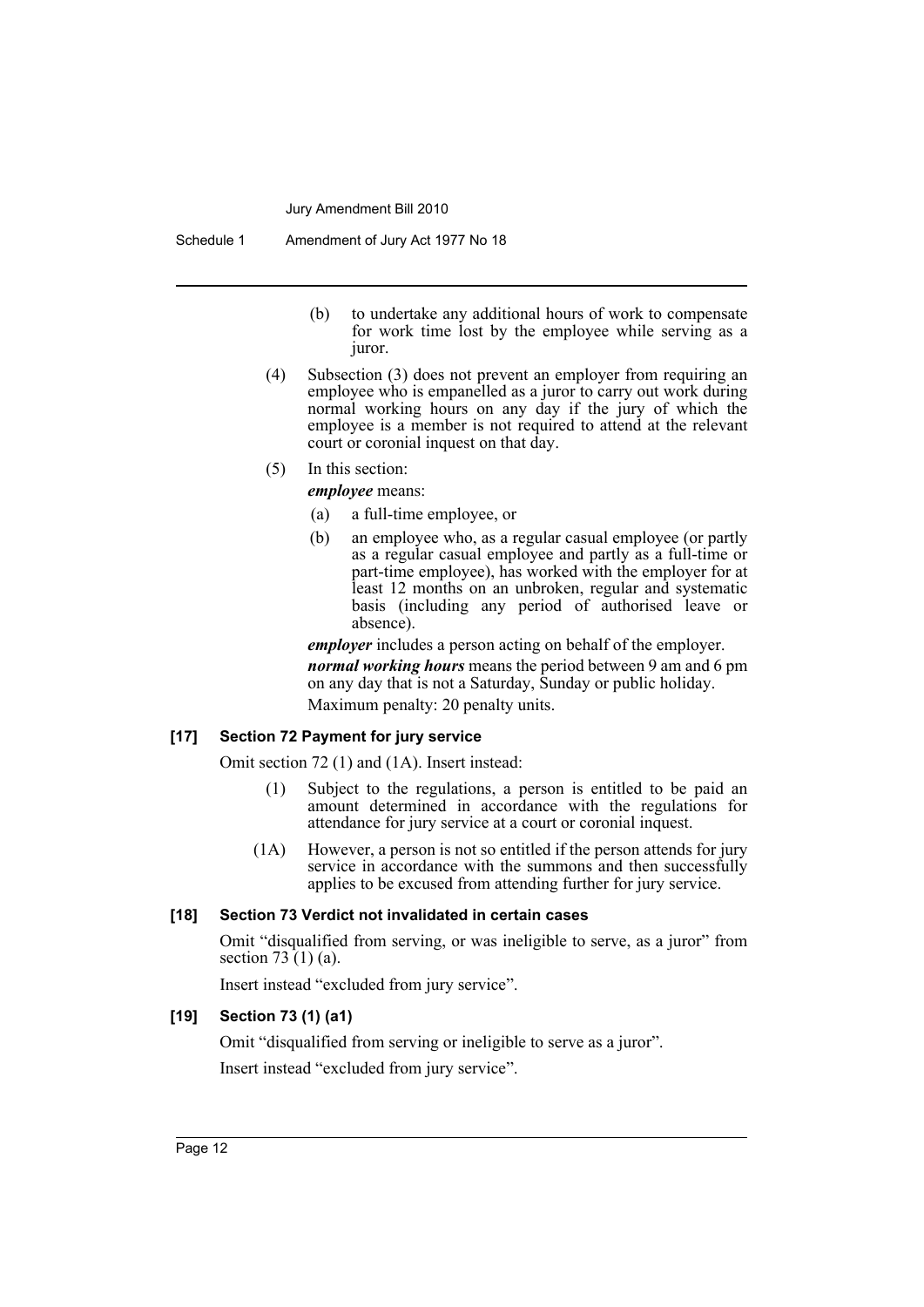Amendment of Jury Act 1977 No 18 Schedule 1

#### **[20] Section 75A Information to be supplied to sheriff**

Insert after section 75A (2):

- (2A) For the purpose of determining whether a person proposed to be summoned for jury service should be excluded from jury service, the sheriff may request the Commissioner of Police to provide information relating to the criminal record of the person.
- (2B) For the purpose of checking the relevant details of a person proposed to be summoned for jury service, the sheriff may request the Chief Executive of the Roads and Traffic Authority to provide information relating to the person.
- (2C) The Commissioner of Police or the Chief Executive of the Roads and Traffic Authority is required and permitted to comply with a request made by the sheriff under this section.

#### **[21] Section 75C Juror may report misconduct and other irregularities**

Omit paragraph (b) of the definition of *irregularity* in section 75C (4). Insert instead:

- (b) a juror becoming excluded from jury service,
- **[22] Schedules 1 and 2**

Omit the Schedules. Insert instead:

## **Schedule 1 Persons excluded from jury service**

(Section 6)

#### **1 Persons having committed certain serious offences excluded from jury service for life**

- (1) A person is excluded from jury service for life if the person has been found guilty or convicted of any of the following offences (wherever committed):
	- (a) an offence that, if committed in New South Wales, would be punishable with a maximum penalty of life imprisonment,
	- (b) an offence that involves a terrorist act within the meaning of the *Terrorism (Police Powers) Act 2002*,
	- (c) an offence under Part 7 (Public justice offences) of the *Crimes Act 1900*,
	- (d) a sexual offence within the meaning of section 7 of the *Criminal Records Act 1991*.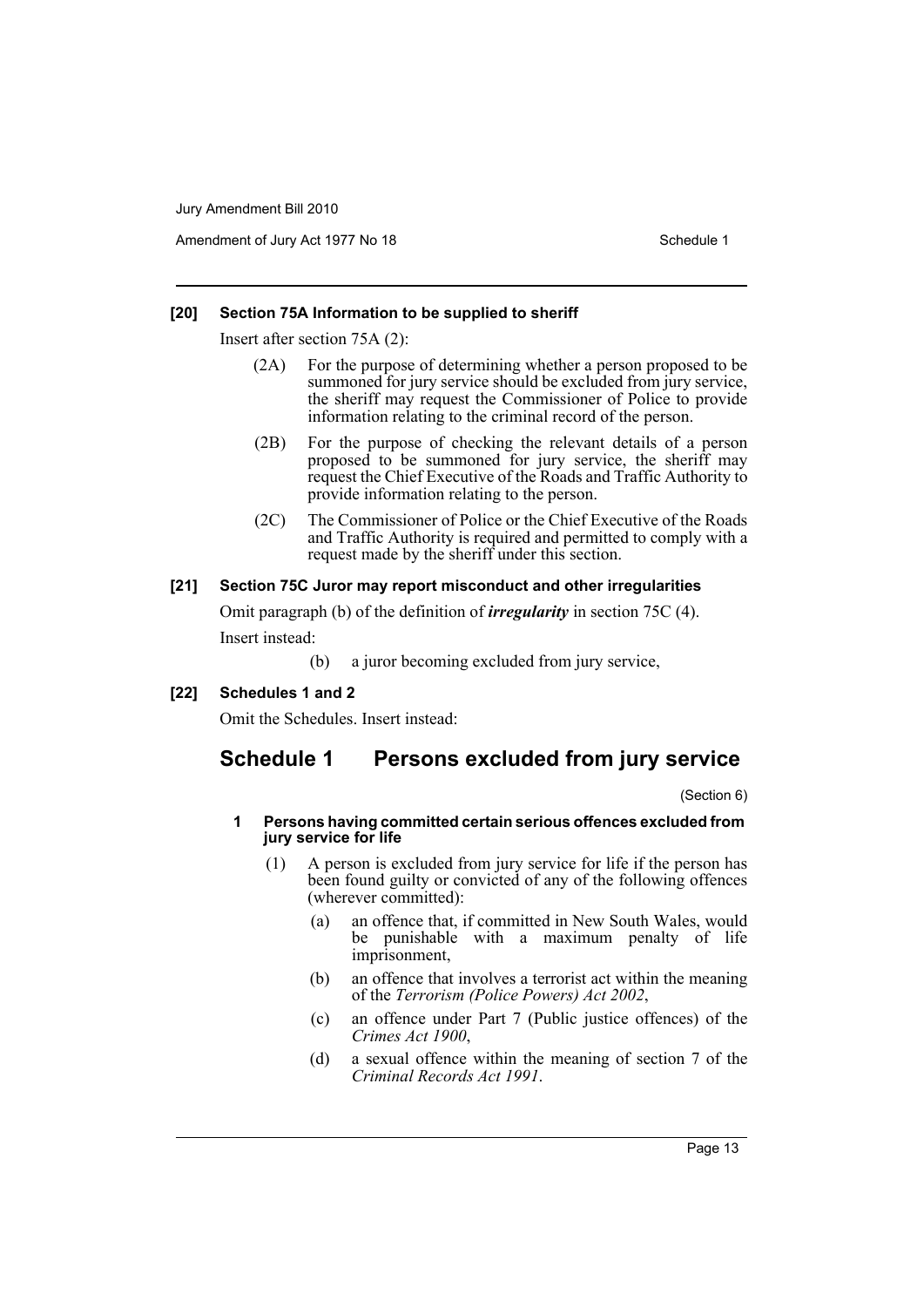Schedule 1 Amendment of Jury Act 1977 No 18

- (2) Despite subclause (1), the exclusion referred to in that subclause ceases to apply if:
	- (a) the relevant finding of guilt has been quashed or annulled or a pardon has been granted in respect of the finding of guilt, or
	- (b) the relevant conviction has been quashed or annulled or a pardon has been granted in respect of the conviction.

#### **2 Persons serving or having served sentence of imprisonment**

- (1) This clause does not apply to an offence referred to in clause 1.
- (2) A person is excluded from jury service while serving a sentence of imprisonment (in New South Wales or elsewhere) for an offence committed when the person was of or above the age of 18 years.
- (3) A person is excluded from jury service:
	- (a) for 7 years after serving such a sentence or sentences of imprisonment of less than 3 consecutive months, or
	- (b) for 10 years after serving such a sentence or sentences of imprisonment of 3 consecutive months or more.
- (4) Subclause (3) does not apply to:
	- (a) a sentence of imprisonment that has been quashed or converted to a non-custodial sentence on appeal, or
	- (b) a sentence of imprisonment in respect of a conviction that has been quashed or annulled or for which a pardon has been granted, or
	- (c) a sentence of imprisonment for failure to pay a fine.
- (5) In this clause, *sentence of imprisonment* includes the following:
	- (a) a sentence of imprisonment the subject of a periodic detention order or home detention order under the *Crimes (Sentencing Procedure) Act 1999*,
	- (b) a suspended sentence of imprisonment,
	- (c) compulsory drug treatment detention within the meaning of the *Crimes (Administration of Sentences) Act 1999*,
	- (d) a sentence of imprisonment, a suspended sentence or detention of a similar nature to those referred to in paragraphs (a)–(c) served in another jurisdiction.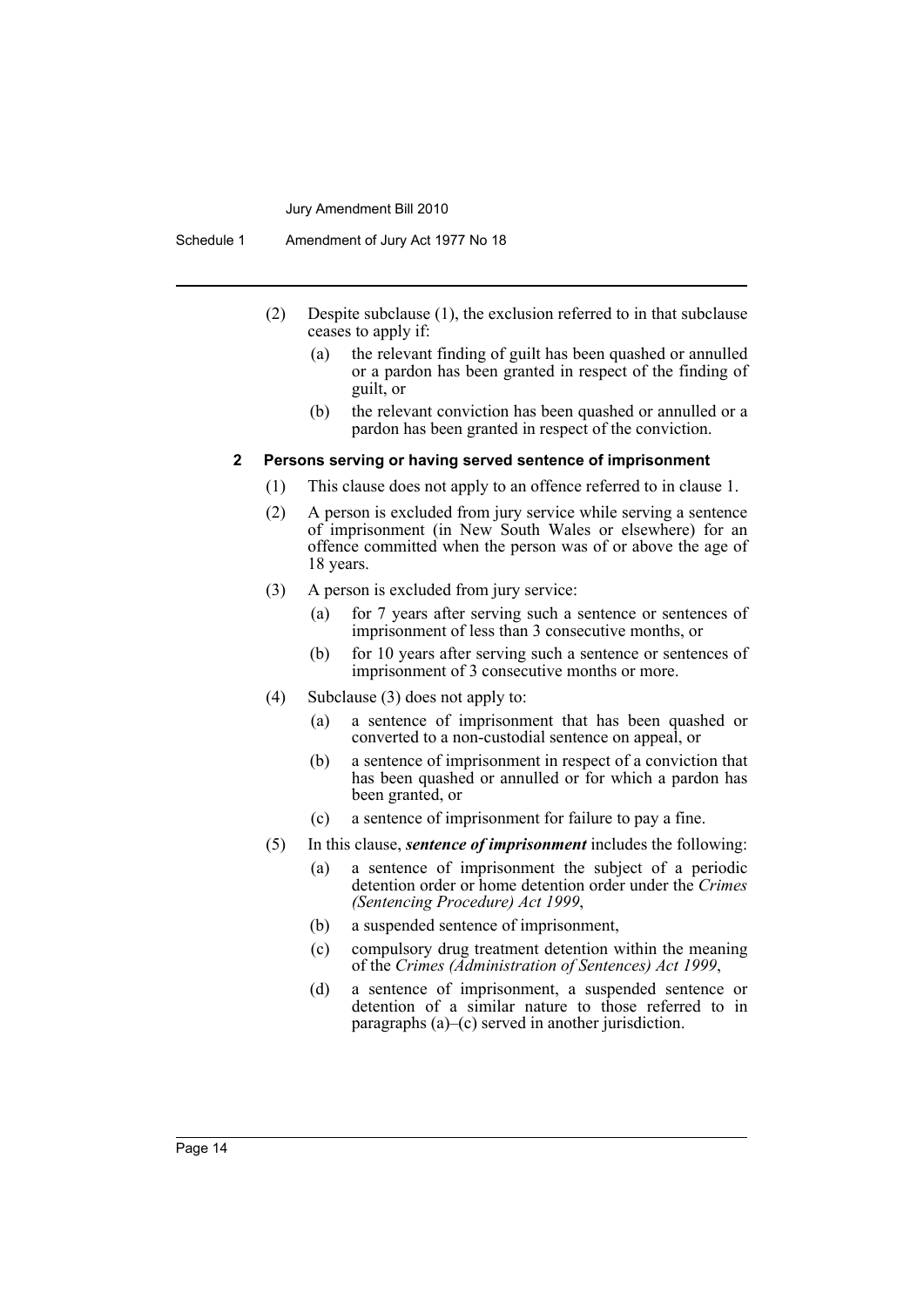Amendment of Jury Act 1977 No 18 Schedule 1

- (6) In this clause, a reference to serving a sentence of imprisonment includes a reference to:
	- (a) being subject to a suspended sentence of imprisonment, or
	- (b) being on probation or parole after serving part of a sentence of imprisonment.

#### **3 Persons serving or having served period of detention**

- (1) This clause does not apply to an offence referred to in clause 1.
- (2) A person is excluded from jury service during any period in which the person is detained in a detention centre or other institution for juvenile offenders, or in a correctional centre, as a result of being found guilty of an offence committed when the person was under the age of 18 years.
- (3) A person who has been found guilty of an offence committed when the person was under the age of 18 years and as a result has been detained in a detention centre or other institution for juvenile offenders, or in a correctional centre, is excluded from jury service for 3 years after the expiry of the period of detention.
- (4) Subclause (3) does not apply to:
	- (a) any period of detention converted to a non-custodial penalty on appeal or where the relevant order made on the finding of guilt has been quashed, or
	- (b) a period of detention in respect of a finding of guilt that has been quashed or annulled or for which a pardon has been granted, or
	- (c) a period of detention for failure to pay a fine.
- (5) In this clause, a reference to being detained in a detention centre or other institution for juvenile offenders includes a reference to:
	- (a) being subject to an order for such detention where the operation of the order is suspended, or
	- (b) being on probation or parole after serving part of a period of detention.

#### **4 Persons subject to certain orders and disqualifications or in custody**

(1) A person is excluded from jury service during any period in which the person is bound by an order made in New South Wales or elsewhere pursuant to or consequent on a criminal charge or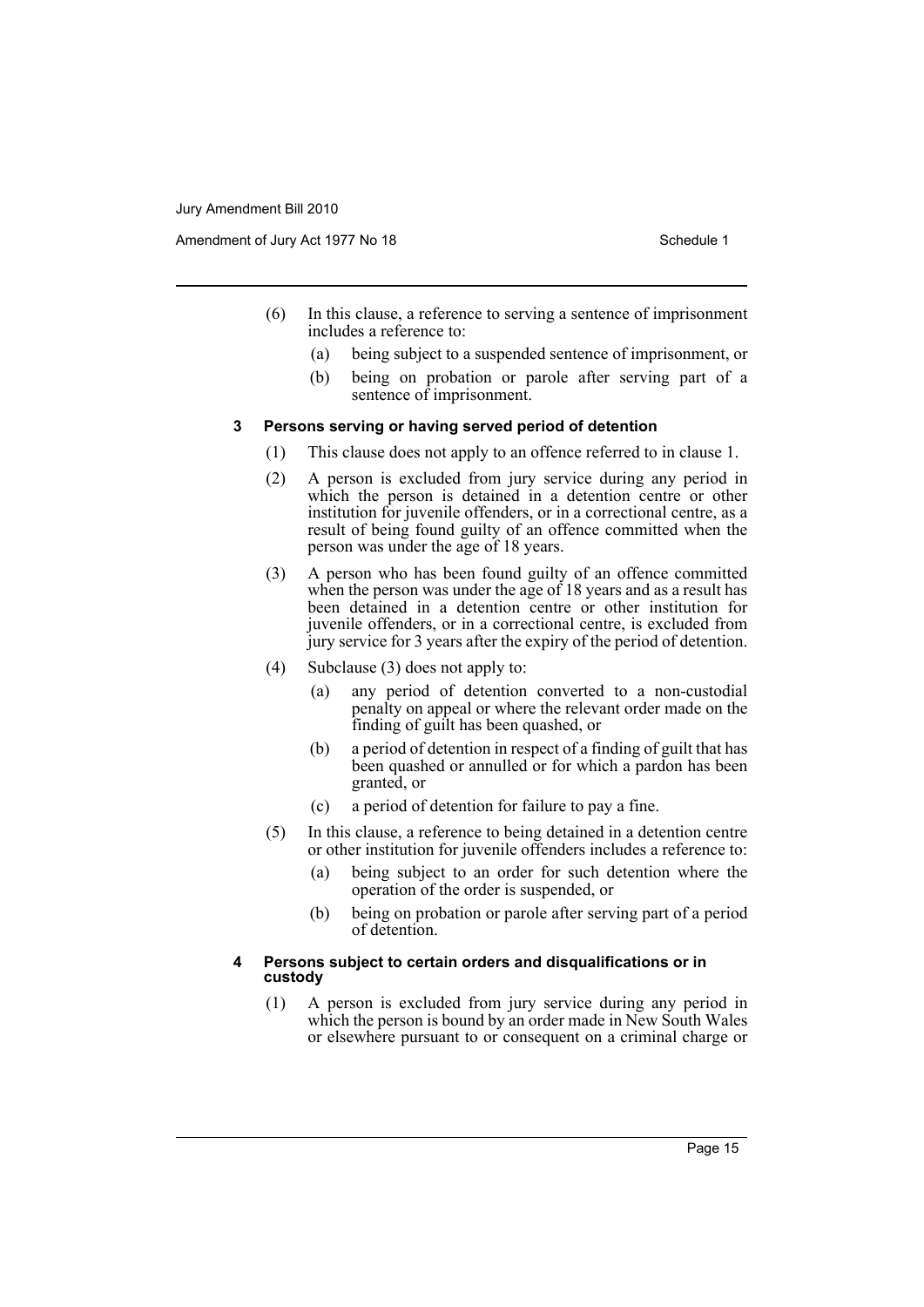conviction including the following orders so made, but not including an order for compensation:

- (a) an apprehended violence order within the meaning of the *Crimes (Domestic and Personal Violence) Act 2007*,
- (b) a community service order or an order under section 9, 10 or 11 of the *Crimes (Sentencing Procedure) Act 1999*,
- (c) an extended supervision order, a continuing detention order or an interim detention order under the *Crimes (Serious Sex Offenders) Act 2006*,
- (d) a non-association order or place restriction order within the meaning of the *Crimes (Sentencing Procedure) Act 1999*,
- (e) a prohibition order or contact prohibition order within the meaning of the *Child Protection (Offenders Prohibition Orders) Act 2004*,
- (f) an order under section 7A of the *Drug Court Act 1998*,
- (g) an intervention program order within the meaning of the *Crimes (Sentencing Procedure) Act 1999*.
- (2) A person is excluded from jury service during any period in which the person is:
	- (a) a person in custody within the meaning of section 249 of the *Crimes (Administration of Sentences) Act 1999*, or
	- (b) awaiting trial or sentence for an offence or the determination of appeal proceedings in relation to an offence for which the person has been found guilty or convicted, or
	- (c) subject to a preventative detention order within the meaning of Part 2A of the *Terrorism (Police Powers) Act 2002* or a control order or interim control order under Division 104 of the *Criminal Code* of the Commonwealth, or
	- (d) a registrable person within the meaning of the *Child Protection (Offenders Registration) Act 2000*, or
	- (e) bound by an undertaking to participate in the Program under the *Pre-Trial Diversion of Offenders Act 1985*, or
	- (f) subject to a limiting term under the *Mental Health (Forensic Provisions) Act 1990*, or
	- (g) detained in a hospital or other place under Division 6 of Part IB of the *Crimes Act 1914* of the Commonwealth.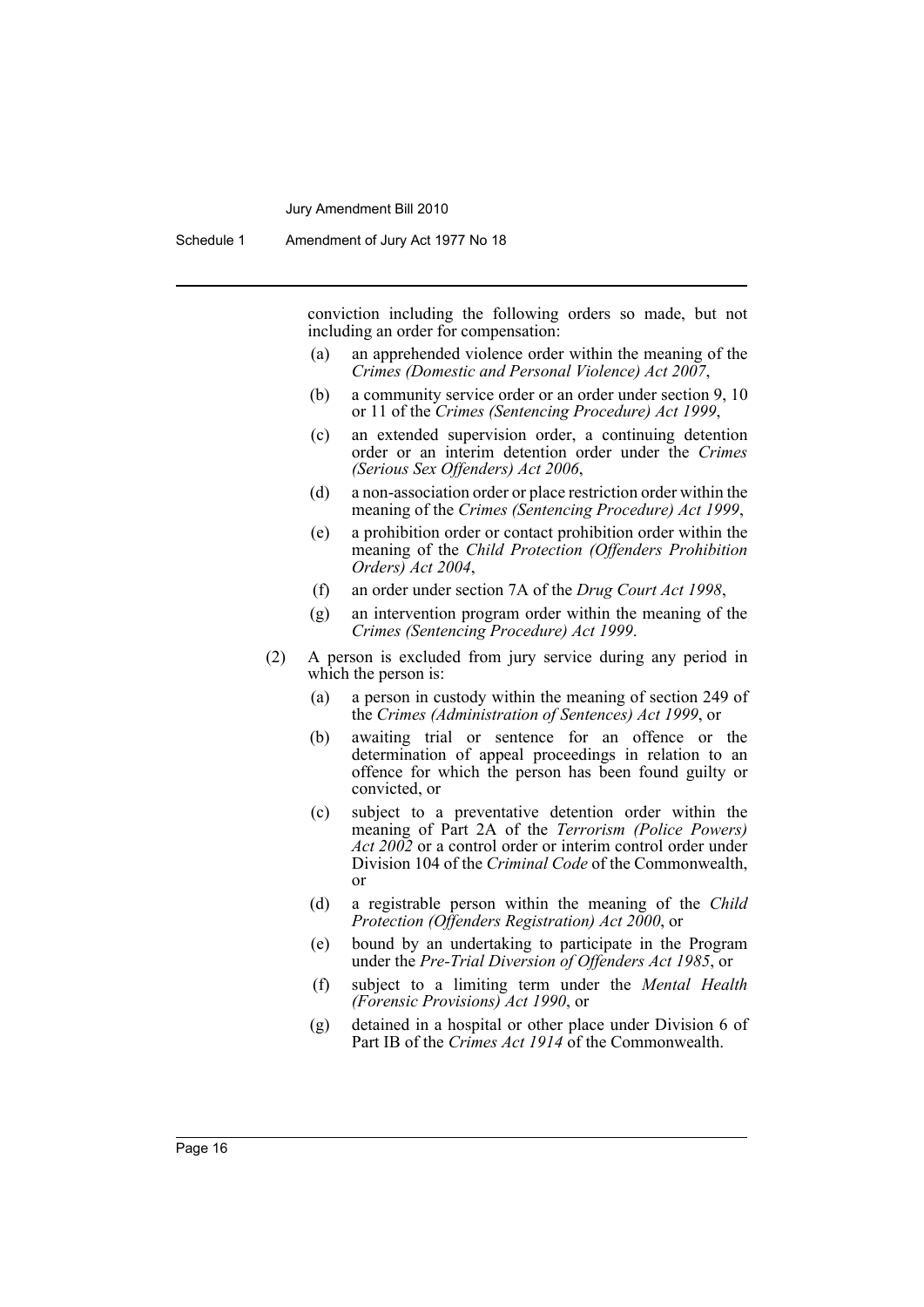Amendment of Jury Act 1977 No 18 Schedule 1

(3) A person is excluded from jury service during any period of 12 months or more in which the person is disqualified from holding a driver licence.

#### **5 Persons holding particular office**

- (1) A person holding any of the following offices is excluded from jury service:
	- (a) the Governor,
	- (b) a judicial officer (within the meaning of the *Judicial Officers Act 1986*),
	- (c) a coroner,
	- (d) a member of the Executive Council,
	- (e) a member of the Legislative Council or Legislative Assembly,
	- (f) the Ombudsman, a Deputy Ombudsman or an Assistant Ombudsman,
	- (g) a Crown Prosecutor,
	- (h) the Senior Public Defender, a Deputy Senior Public Defender or a Public Defender,
	- (i) the Director of Public Prosecutions, a Deputy Director of Public Prosecutions or the Solicitor for Public Prosecutions,
	- (j) the Solicitor General,
	- (k) the Crown Advocate,
	- (l) the Crown Solicitor.
- (2) A person who held an office referred to in subclause (1) is also excluded from jury service for the period of 3 years after ceasing to hold that office.

#### **6 Persons employed or engaged in certain occupations in the public sector**

- (1) A person who is an Australian lawyer or paralegal is excluded from jury service during any period in which he or she is employed or engaged in the public sector in the provision of legal services in criminal cases.
- (2) A person is excluded from jury service during any period in which the person is employed or engaged as a member of staff in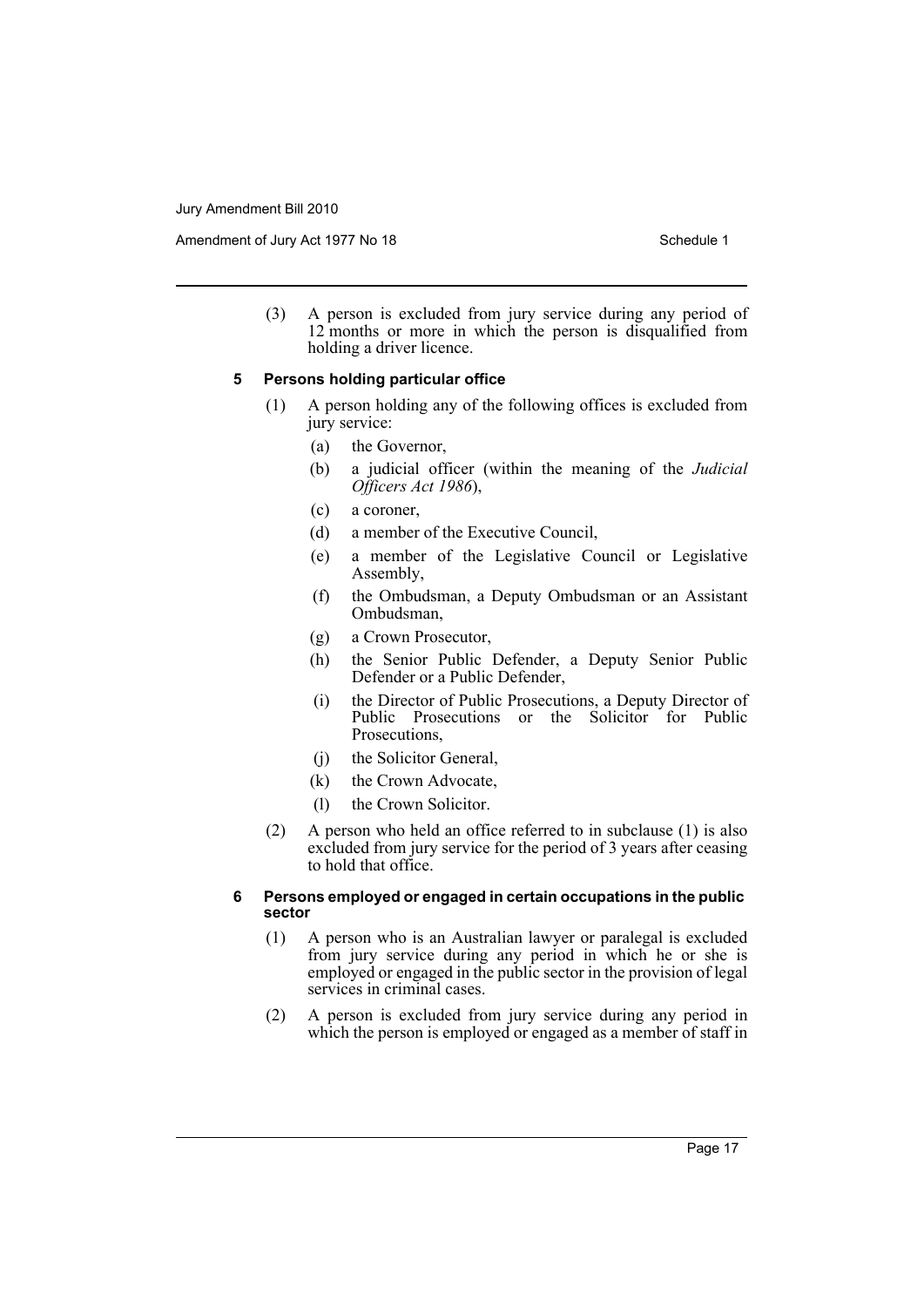Schedule 1 Amendment of Jury Act 1977 No 18

any of the following bodies, except if the person is employed or engaged as clerical, administrative or support staff:

- (a) the Office of the Ombudsman,
- (b) the Office of the Director of Public Prosecutions,
- (c) the Crown Solicitor's Office.
- (3) A person is excluded from jury service during any period in which he or she is employed or engaged in law enforcement or criminal investigation in any of the following bodies, except if the person is employed or engaged on a casual or voluntary basis or as clerical, administrative or support staff:
	- (a) the NSW Police Force,
	- (b) the Australian Federal Police,
	- (c) the NSW Crime Commission,
	- (d) the Australian Crime Commission,
	- (e) the Police Integrity Commission,
	- (f) the Independent Commission Against Corruption.
- (4) A person who was employed or engaged as referred to in subclause (1), (2) or (3) is also excluded from jury service for the period of 3 years after ceasing to be so employed or engaged.

#### **7 Persons having access to information about inmates and other detainees**

- (1) A person is excluded from jury service during any period in which he or she holds the position of a member, officer or employee of any of the following bodies but only if, as a result of holding that position, the person has direct access to inmates or information about inmates:
	- (a) Department of Justice and Attorney General,
	- (b) Department of Human Services,
	- (c) State Parole Authority,
	- (d) the Serious Offenders Review Council,
	- (e) the Probation and Parole Service,
	- (f) Justice Health,
	- (g) the Mental Health Review Tribunal.
- (2) A person who held a position referred to in subclause (1) is also excluded from jury service for the period of 3 years after ceasing to hold that position.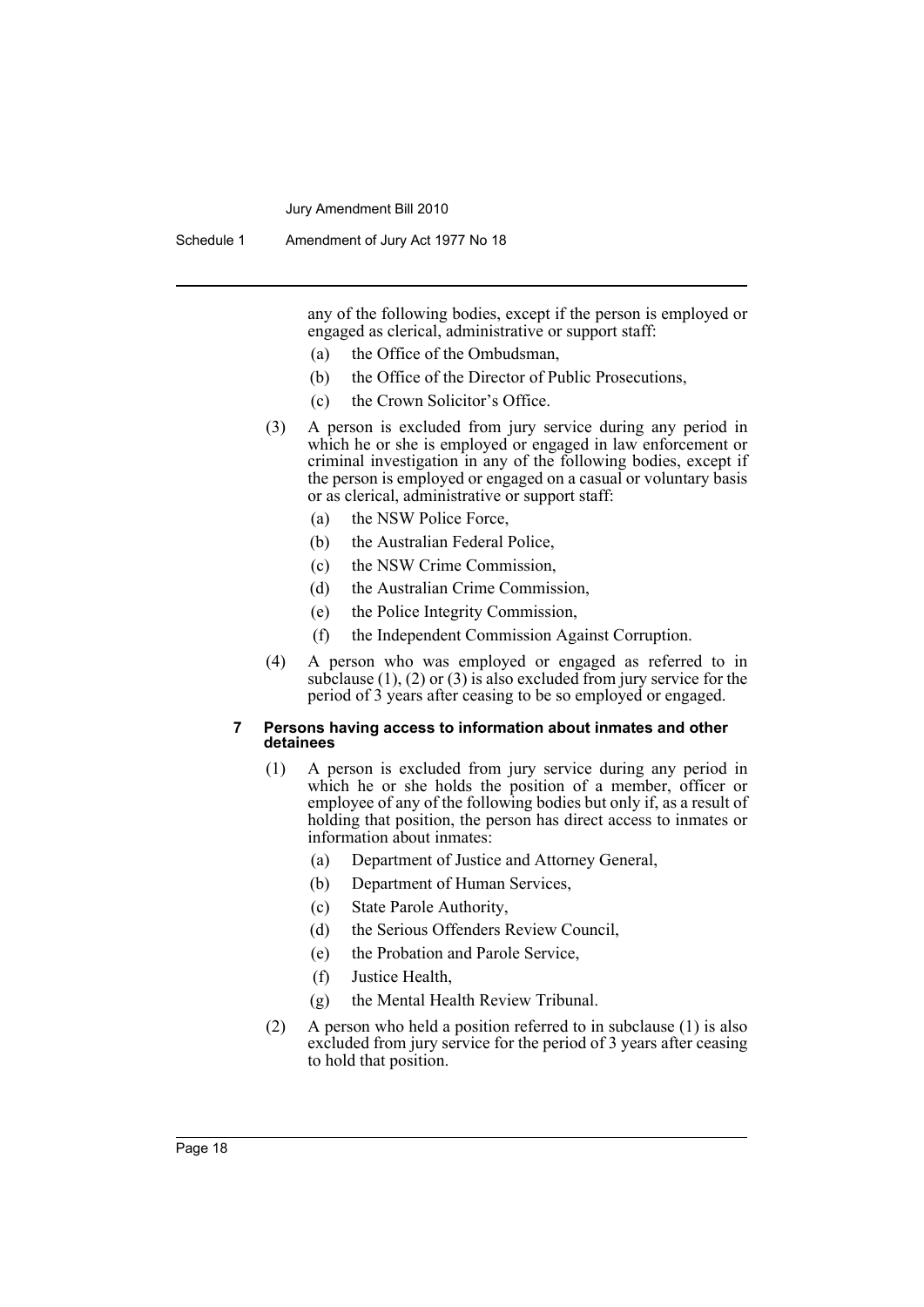Amendment of Jury Act 1977 No 18 Schedule 1

(3) In this clause, *inmate* has the same meaning as in the *Crimes (Administration of Sentences) Act 1999* and includes a person on remand and a person subject to control within the meaning of the *Children (Detention Centres) Act 1987*.

#### **8 Undischarged bankrupts**

A person is excluded from jury service for any period during which he or she is an undischarged bankrupt.

**Note.** Other persons are ineligible for jury service because of the *Jury Exemption Act 1965* of the Commonwealth.

#### **[23] Schedule 3**

Omit the Schedule. Insert instead:

## **Schedule 2 Persons who have a right to claim exemption**

(Section 7)

- **1** Clergy.
- **2** Vowed members of any religious order.
- **3** Persons practising as dentists.
- **4** Persons practising as pharmacists.
- **5** Persons practising as medical practitioners.
- **6** A person employed or engaged (except on a casual or voluntary basis) in the provision of fire, ambulance, rescue, or other emergency services, whether or not in the public sector.

#### **7** A person who:

- (a) within the 3 years that end on the date of the person's claim for exemption, attended court in accordance with a summons and served as a juror, or
- (b) within the 12 months that end on the date of the person's claim for exemption, attended court in accordance with a summons and who was prepared to, but did not, serve as a juror.
- **8** A person who is entitled to be exempted under section 39 on account of previous lengthy jury service.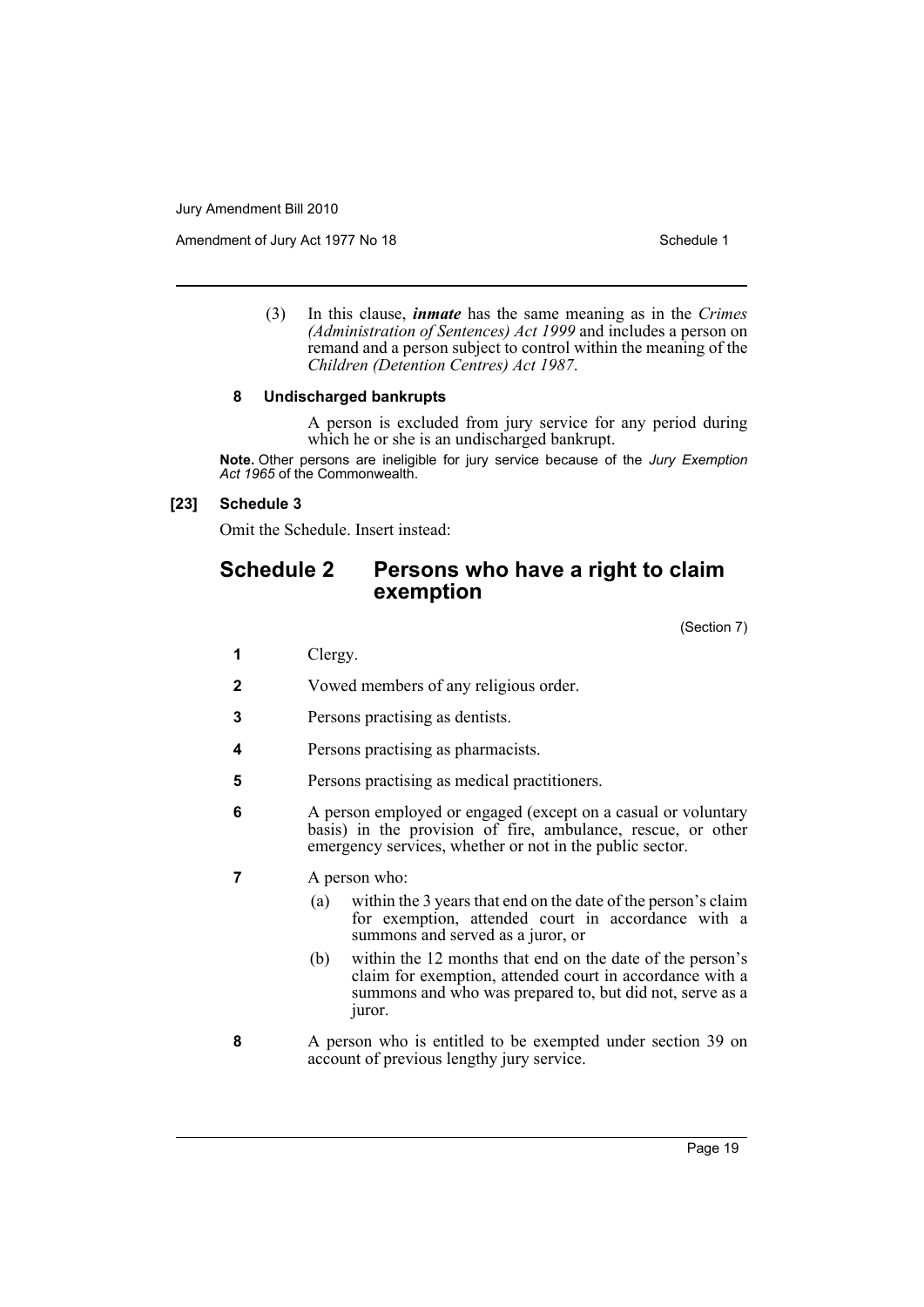Schedule 1 Amendment of Jury Act 1977 No 18

#### **[24] Schedule 8 Transitional and savings provisions**

Insert at the end of clause 1A (1): *Jury Amendment Act 2010*

#### **[25] Schedule 8, Part 12**

Insert after Part 11:

## **Part 12 Transitional and savings provisions consequent on enactment of Jury Amendment Act 2010**

#### **21 Application of amendments**

- (1) In this clause, *amending Act* means the *Jury Amendment Act 2010*.
- (2) Subject to the regulations, an amendment made to a provision of this Act by the amending Act:
	- (a) does not affect any juror empanelled before the commencement of the amendment or give rise to a right to challenge any such juror, and
	- (b) does not require any notice sent under section 13 before the commencement of the amendment to be sent again, and
	- (c) does not prevent a person to whom such a notice was sent from claiming to be excluded from jury service under Schedule 1 as in force after the commencement of the amendment, and
	- (d) does not prevent a person to whom such a notice was sent from claiming an exemption as of right under Schedule 3 as in force before the commencement of the amendment or from claiming or requesting an exemption under this Act as in force after that commencement, and
	- (e) does not prevent a person to whom such a notice was sent from applying for deferral of jury service under section 14B as inserted by the amending Act, and
	- (f) does not affect the validity of any jury roll certified under section 16 before the commencement of the amendment, and
	- (g) does not affect the validity of any supplementary jury roll prepared before the commencement of the amendment.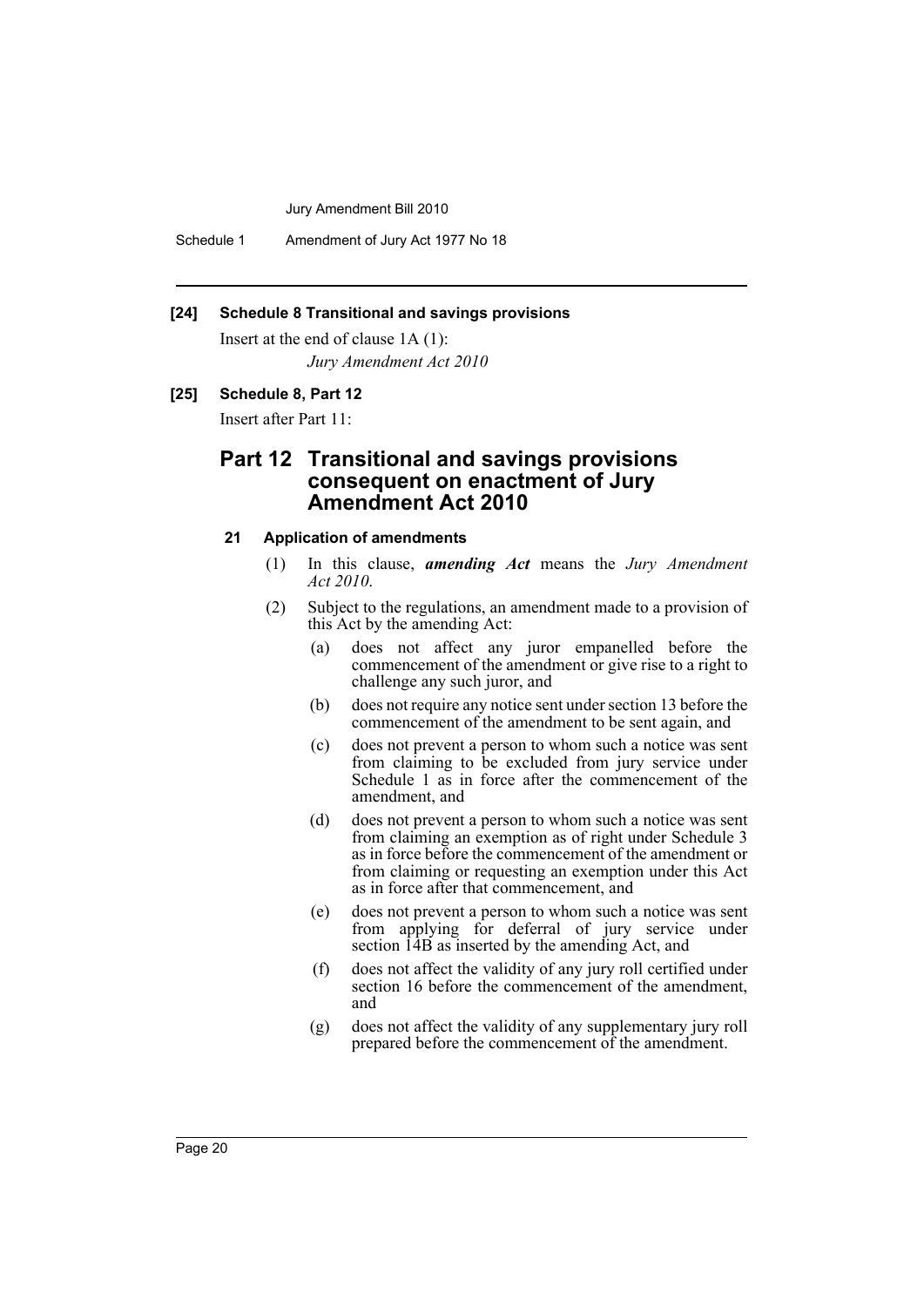Amendment of Jury Act 1977 No 18 Schedule 1

(3) Without limiting clause 1A, regulations of a savings or transitional nature may be made for or with respect to the application of any provision of this Act that is amended by the amending Act.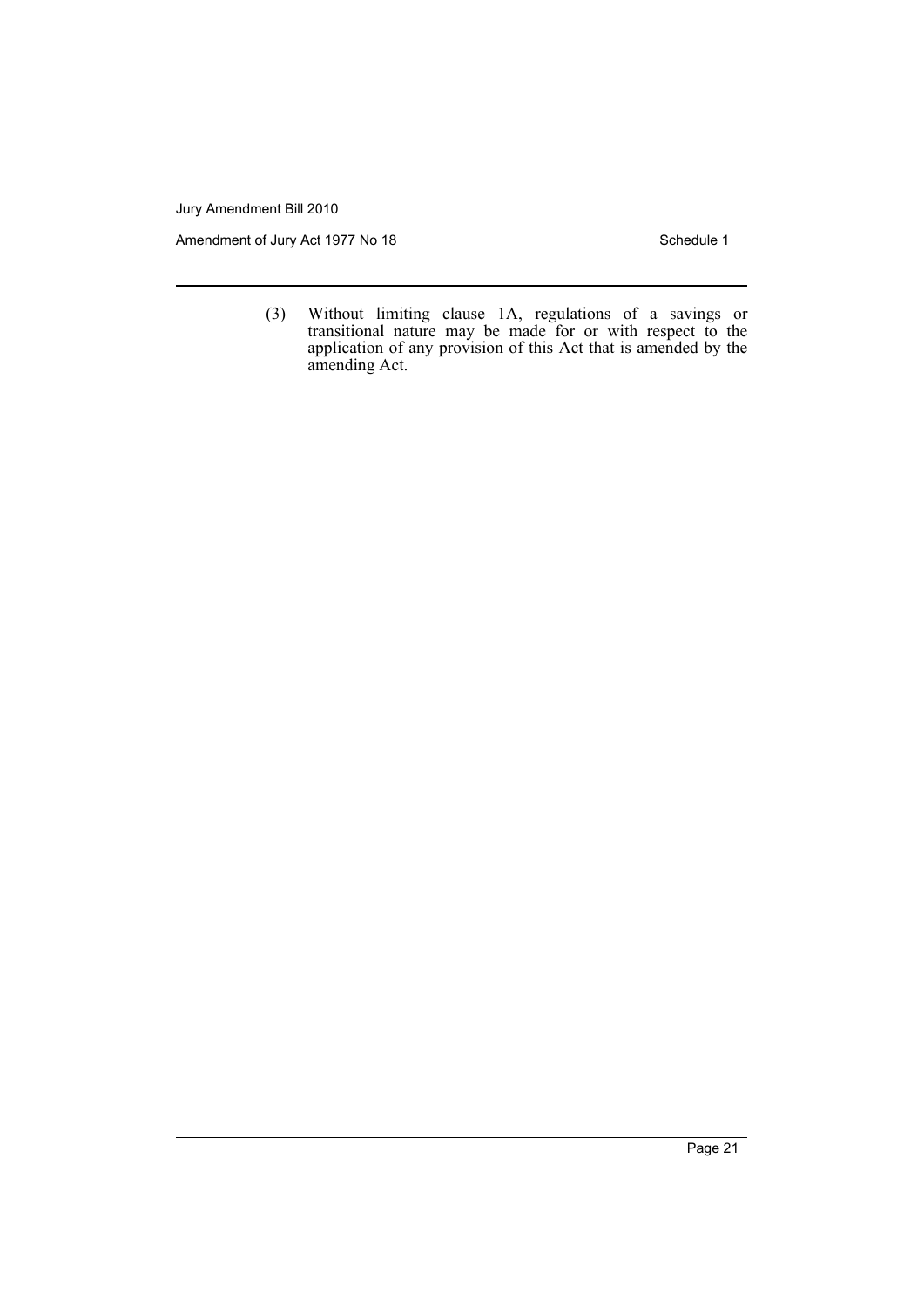Schedule 2 Amendment of Jury Regulation 2004

## <span id="page-22-0"></span>**Schedule 2 Amendment of Jury Regulation 2004**

#### **[1] Clause 3 Jury districts**

Omit clause 3 (1) (a). Insert instead:

(a) the address of each person whose name appears on an electoral roll is included in at least one jury district, and

#### **[2] Clause 5**

Omit the clause. Insert instead:

#### **5 Payment for jury service**

- (1) For the purposes of section 72 of the Act, if a person is entitled to be paid for attendance for jury service at a court or coronial inquest, the amount to be paid is to be calculated in accordance with this clause.
- (2) The amount is to be calculated as the sum of the following:
	- (a) an attendance allowance calculated in accordance with the Table in Part 1 of Schedule 1,
	- (b) the travelling allowance calculated in accordance with Part 2 of Schedule 1,
	- (c) the refreshment allowance calculated in accordance with Part 3 of Schedule 1.
- (3) A person who is employed at the time the person is in attendance for jury service is entitled to an attendance allowance only if:
	- (a) the person's full wage, salary or income is reduced during that time as a result of the jury service and then only to the extent of the reduction, or
	- (b) the person is not paid any of the wage, salary or income that the person would normally be entitled to during that time, or
	- (c) the person is required to reimburse his or her employer the amount of the jury allowance.
- (4) The sheriff may require a person who claims or intends to claim a jury allowance to supply such information as the sheriff considers necessary to determine the amount of jury allowance, if any, to which the person is entitled.

**Note.** Section 62 of the Act makes it an offence to supply false or misleading information to the sheriff in connection with a claim for a jury allowance.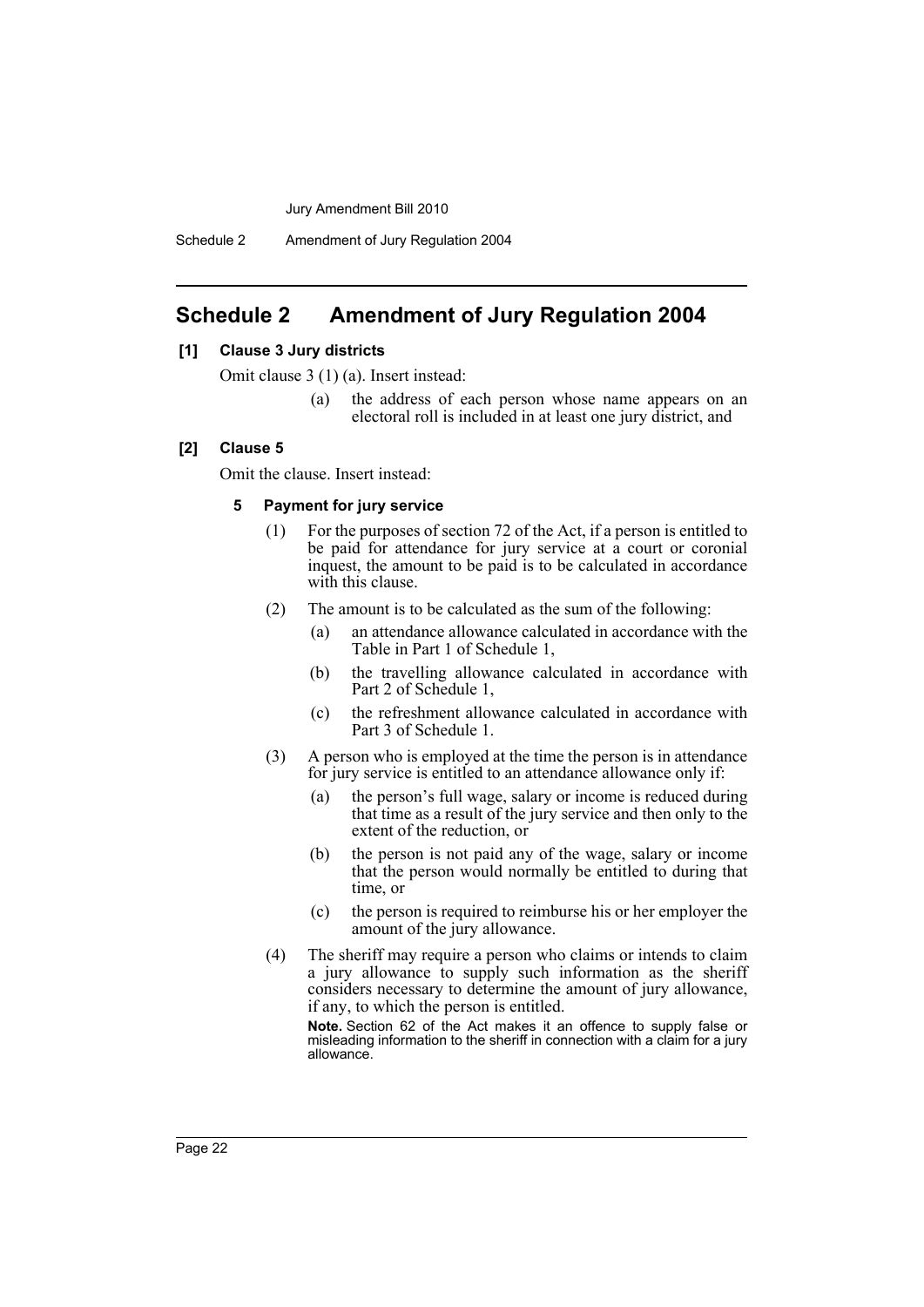- (5) In this clause and Schedule 1, a reference to a person who is employed includes a reference to:
	- (a) a person who is a full-time, part-time or casual employee, and
	- (b) a person who is an independent contractor or a self-employed person.

#### **[3] Schedule 1**

Omit the Schedule. Insert instead:

# **Schedule 1 Jury service allowances**

(Clause 5)

| Column 1                                                                                           | Column <sub>2</sub>                                  | Column 3                                         |  |
|----------------------------------------------------------------------------------------------------|------------------------------------------------------|--------------------------------------------------|--|
| <b>Period of attendance</b>                                                                        | Daily allowance for<br>person who is not<br>employed | Daily allowance for<br>person who is<br>employed |  |
| Attendance for less than<br>4 hours on day 1 if person not<br>selected for jury service            | Nil                                                  | Nil                                              |  |
| Attendance for less than 4<br>hours on day 1 if person<br>selected for jury service                | \$50                                                 | \$50                                             |  |
| Attendance for 4 hours or<br>more on day 1 (whether or<br>not person selected for jury<br>service) | \$100                                                | \$100                                            |  |
| Attendance for days 2–10                                                                           | \$100                                                | \$100                                            |  |
| Attendance for day 11 and<br>onwards                                                               | \$100                                                | \$225                                            |  |

# **Part 1 Attendance allowance**

## **Part 2 Travelling allowance**

On each day that a person is in attendance for jury service, the person is entitled to be paid as follows for one journey each way between the place of